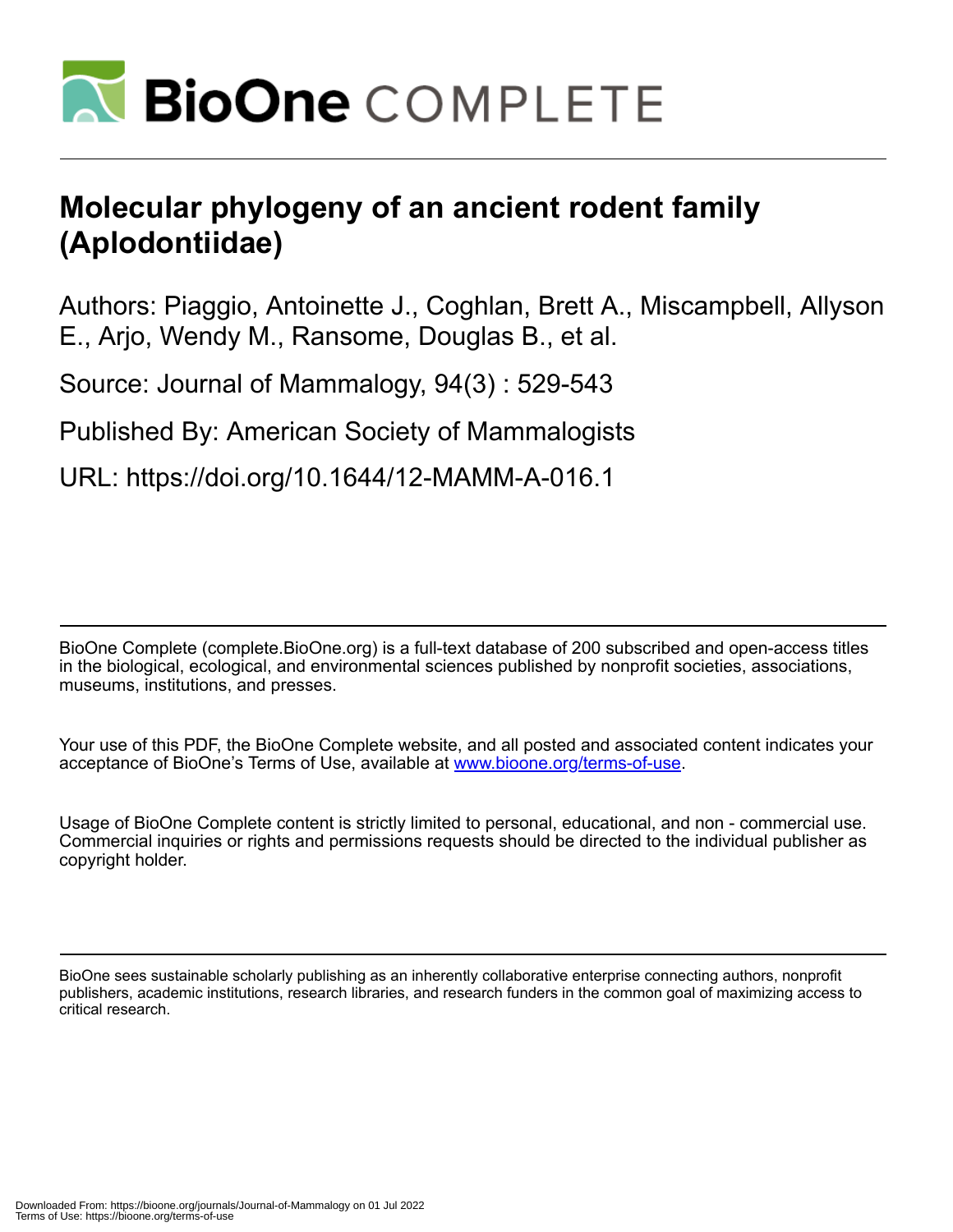

## Molecular phylogeny of an ancient rodent family (Aplodontiidae)

ANTOINETTE J. PIAGGIO,\* BRETT A. COGHLAN, ALLYSON E. MISCAMPBELL, WENDY M. ARJO, DOUGLAS B. RANSOME, AND CAROL E. RITLAND

United States Department of Agriculture, Wildlife Services, National Wildlife Research Center, Wildlife Genetics Lab, 4101 LaPorte Avenue, Fort Collins, CO 80521, USA (AJP, BAC)

Colorado State University, Department of Fish, Wildlife and Conservation Biology, 101 Natural Resources Building, Campus Delivery 1401, Fort Collins, CO 80523-1401, USA (BAC)

Genetic Data Centre, University of British Columbia, Department of Forest Sciences, 2424 Main Mall, Vancouver, British Columbia V6T 1Z4, Canada (AEM, CER)

United States Department of Agriculture, Wildlife Services, National Wildlife Research Center, Olympia Field Station, 9730-B Lathrop Industrial Drive, SW, Olympia, WA 98512, USA (WMA)

Present address of WMA: AGEISS Inc., 1401 Marvin Road NE, Suite 307 #422, Lacey, Washington 98516 British Columbia Institute of Technology, Fish, Wildlife, and Recreation Program, 3700 Willingdon Avenue, Burnaby, British Columbia V5G 3H2, Canada (DBR)

\* Correspondent: toni.j.piaggio@aphis.usda.gov

The family Aplodontiidae contains a single, monotypic extant genus, *Aplodontia* (mountain beaver), which was first described by Rafinesque in 1817. Phylogenetic studies have shown that it is the sister lineage to squirrels. Aplodontia rufa is endemic to the Pacific Northwest and ranges from central California to British Columbia, Canada. Currently, 7 described subspecies are recognized based on morphological taxonomic studies. In this study, mitochondrial and nuclear genes were sequenced to infer molecular phylogenies of A. rufa. One of the goals of this study was to use molecular data to test the current taxonomic hypothesis based on morphology. Another goal was to incorporate geographic information to elucidate distributions of major clades. Our results support the previously held subspecies designations based on morphological taxonomy, with 1 main exception: we determined that within A. rufa, the subspecies A. rufa rainieri and A. rufa rufa north of the Columbia River represent a single lineage and should revert to the name A. rufa olympica. Although we revised geographic boundaries for some groups (A. r. rufa, A. r. olympica, and A. r. pacifica), only the conservation status and management of A. r. olympica (previously 2 subspecies) in Canada may be affected. Our findings support the continued conservation efforts for the isolated and endangered lineages present in coastal California.

Key words: Aplodontia, control region, cytochrome b, growth hormone receptor, mountain beaver, phylogeny, taxonomy

 $© 2013$  American Society of Mammalogists DOI: 10.1644/12-MAMM-A-016.1

The mountain beaver, *Aplodontia rufa*, the sole extant species from a monotypic genus within the family Aplodontiidae, is endemic to the Pacific Northwest region of the United States and into Canada and has a limited distribution from southern British Columbia, Canada, into northern California (Hall 1981; Fig. 1). A. rufa is a semifossorial rodent weighing approximately 1 kg that tends to occupy moist environments or areas near water sources (Godin 1964; Hacker and Coblentz 1993). Aplodontia has limited renal function due to inefficient kidneys; this ''primitive'' structure is considered to be a physiological characteristic that limits its geographical distribution and provides evidence that this is a member of an ancient lineage (Pfeiffer et al. 1960). In fact, aplodontioids date

back to the late Oligocene (Shotwell 1958; Rensberger 1975; Vianey-Liaud 1985; Hopkins 2008) and recent molecular studies have shown modern Aplodontiidae to be sister to the Sciuridae (squirrel) clade (Huchon et al. 1999; Adkins et al. 2001; Herron et al. 2004).

Rafinesque (1817) first described Anisonyx rufa from accounts and specimens of the Lewis and Clark Expedition. Later this species was placed in the genus Aplodontia (Richardson 1829a) and subspecies were described as they

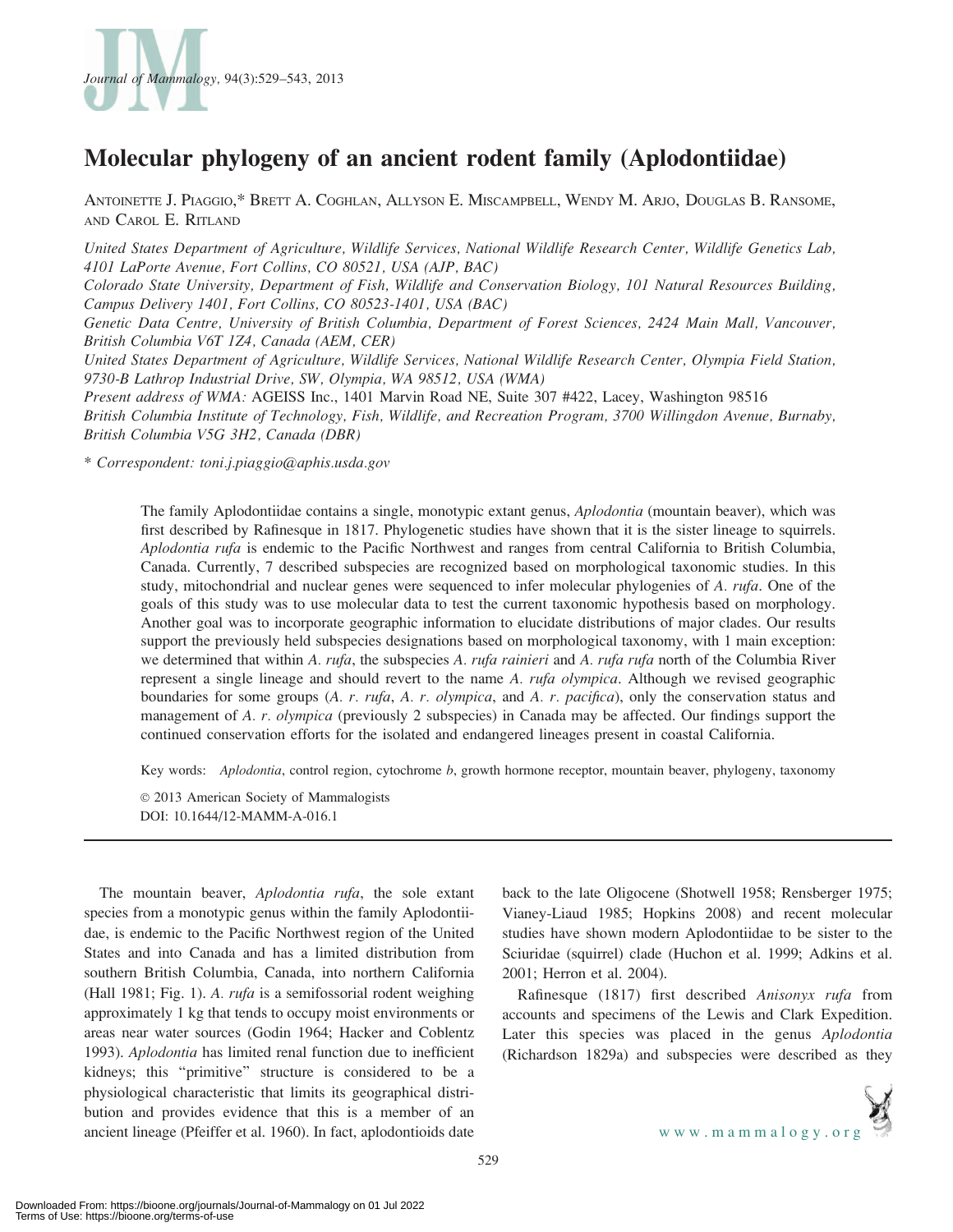

FIG. 1.—Map of distribution of Aplodontia rufa adapted from Hall (1981:map 233). Circles represent samples collected for this study. Circle size correlates to the number of samples collected. Some sampling locations are proximate to one another and therefore caused overlap of some circles or appear as a single circle in some cases.

were discovered (Richardson 1829b; Merriam 1886, 1899). Taylor (1918) revised the genus Aplodontia and designated a single species with 9 subspecies based on cranial and pelage characters. Geographic variation within A. rufa was investigated along the Columbia River system by Finley (1941); at that time he acknowledged pronounced skull and pelage differences between populations on either side of the river but did not revise subspecific designations. Dalquest and Scheffer (1945) followed up with a systematic study of A. rufa that focused on subspecies from Washington and reduced the number of subspecies there from 4 to 2. A later revision by Hall (1981) affirmed this classification, and thus there are currently 7 recognized subspecific lineages based on geographical distributions and morphological characters, principally pelage coloration and skull measurements (Dalquest and Scheffer 1945; Hall 1981; Fig. 1).

Several investigators of Aplodontia have remarked on variability in pelage and cranial features among populations (Taylor 1918; Finley 1941; Dalquest and Scheffer 1945). Pelage coloration has commonly been used as a taxonomic character but the variability of pelage within subspecies, populations, or even litters can make it an unreliable character

to infer taxonomic differences (Lindenmayer et al. 1995; Koyabu et al. 2008). Furthermore, some skull measurements used to differentiate subspecies of A. rufa were so variable that Dalquest and Scheffer (1945) deemed them to be useless. Therefore, the morphological characters currently used to delimit all subspecies of A. rufa may not be robust characters for inference of evolutionary lineages and hence taxonomy. We propose that taxonomic designations within this genus would benefit greatly from a molecular assessment.

Four of the 7 subspecies, A. r. californica, A. r. rainieri, A. r. rufa, and A. r. pacifica, have sizeable ranges; whereas the other 3 subspecies, A. r. humboldtiana, A. r. nigra, and A. r. phaea, have very restricted and isolated distributions (Fig. 1). One of these, A. r. nigra, is listed as endangered by the United States Fish and Wildlife Service (United States Fish and Wildlife Service 1991). A. r. phaea is considered a ''species of special concern'' by the state of California, whereas A. r. humboldtiana is found in greater densities and therefore does not have a conservation status designation (Williams 1986). The broader-ranging A. r. rainieri and A. r. rufa are classified as ''vulnerable'' and ''critically imperiled, or imperiled,'' respectively, in Canada (Gyug 2000); hence, they are managed following separate plans. Conversely, these 2 subspecies are managed as pest species in Washington and Oregon, where they rapidly colonize timber areas that have been recently harvested or reforested, or both (Hacker and Coblentz 1993; Arjo et al. 2007). The preferred diet of these subspecies of newly planted seedlings and even sapling-aged trees negatively impacts forest production (Cafferata 1992; Arjo 2010).

For conservation and management efforts to be successful, taxonomy and distribution must be clearly understood. In particular we were concerned about the taxonomic designations of subspecies in California (A. r. humboldtiana, A. r. nigra, and A. r. phaea) as well as the most northern subspecies in Canada (A. r. rufa and A. r. rainieri) because of their conservation status. Therefore, our primary goal was to use a molecular phylogenetic approach to test the current taxonomy of A. rufa (Hall 1981) as a hypothesis of evolutionary relationships. We inferred phylogenetic relationships using 2 mitochondrial DNA (mtDNA) genes and a nuclear DNA (nDNA) gene; cytochrome  $b$  (Cytb), control region (CR), and exon 10 of the growth hormone receptor (GHR), respectively. Secondarily, this study aimed to test the geographical distributions of subspecies when possible through thorough sampling efforts. Finally, divergence times were estimated for lineages within the genus Aplodontia to provide insight into the historical processes that have influenced evolutionary relationships and current geographical distribution of this taxon.

#### MATERIALS AND METHODS

Sampling.—The majority of samples were obtained from National Wildlife Research Center research projects as contributions from United States federal agencies, state agencies, or academic institutions; and opportunistically from population-control efforts (Table 1). Samples came in various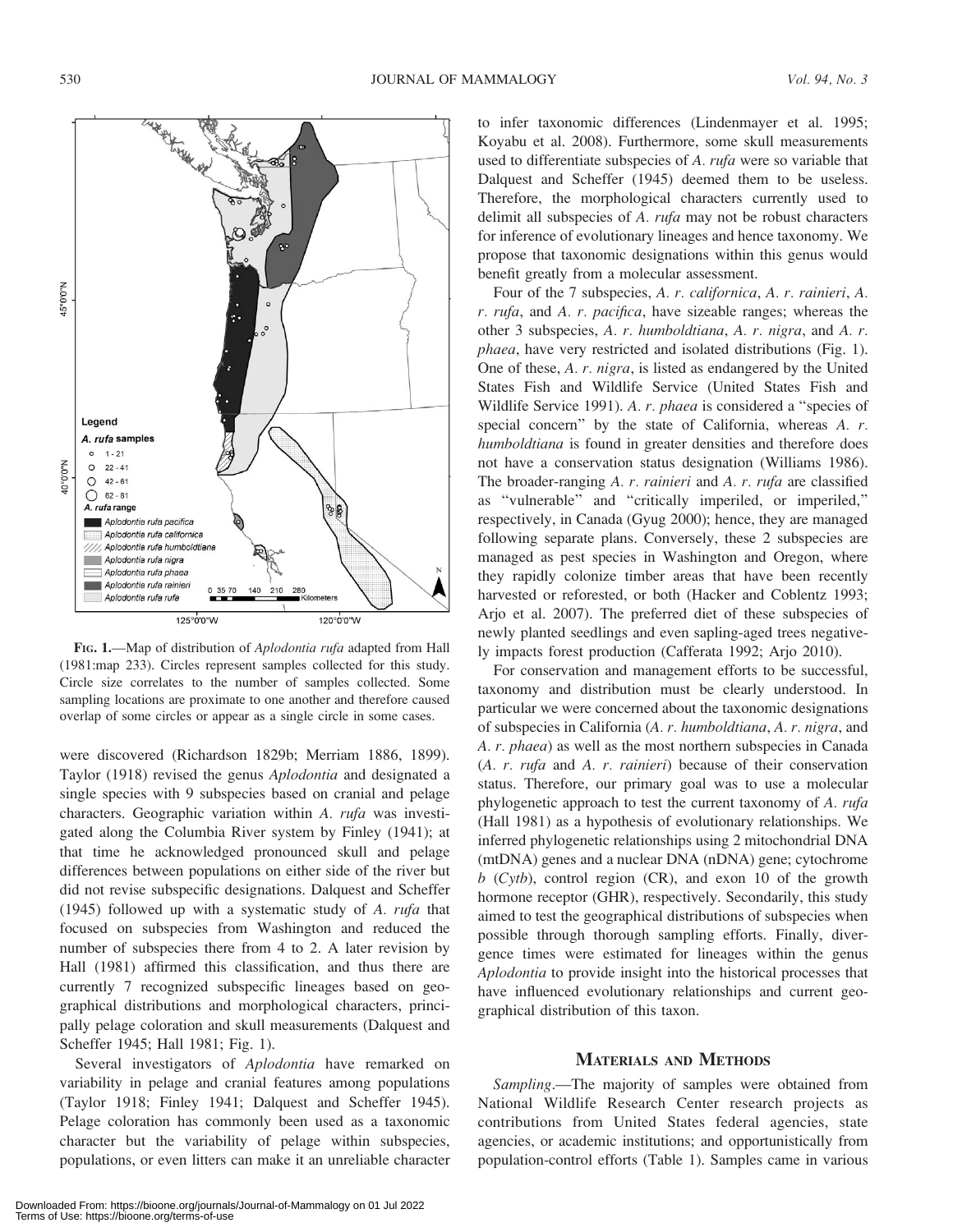TABLE 1.—Samples used in this study per subspecies of *Aplodontia rufa* (Hall 1981), number per collection locality  $(n)$ , sample identification (ID), collection location by state and county (Co.) or Canadian province, collector identification (CI), number of samples sequenced per locus with  $CB = 1,050$  bp cytochrome-b (Cytb) gene, CB1 = 450 bp Cytb gene, CR = control region, and GHR = exon 10 of the growth hormone receptor.

| Taxa               | $\,$           | Sample ID                                                                   | Collection location                                                    | CI <sup>a</sup> | CB(n)            | CB1(n)           | CR(n)            | GHR $(n)$        |
|--------------------|----------------|-----------------------------------------------------------------------------|------------------------------------------------------------------------|-----------------|------------------|------------------|------------------|------------------|
| A. r. californica  | 22             | AR1-AR10, AR12, AR14,<br>AR16–AR18, AR169–AR174,<br>AR242,                  | Nevada, Washoe Co.                                                     | JJ              | 6                | 22               | 3                | $\mathbf{1}$     |
|                    | 2              | AR11, AR13                                                                  | Nevada, Carson City Co.                                                |                 | $\boldsymbol{0}$ | $\overline{2}$   | $\overline{0}$   | $\boldsymbol{0}$ |
|                    | $\mathbf{1}$   | AR15                                                                        | Nevada, Douglas Co.                                                    |                 | $\overline{0}$   | $\mathbf{1}$     | $\overline{0}$   | $\theta$         |
|                    | $\overline{4}$ | AR162-AR165                                                                 | California, Nevada Co.                                                 |                 | $\overline{0}$   | $\overline{4}$   | $\mathbf{0}$     | $\boldsymbol{0}$ |
|                    | 7              | AR166-AR168, AR175-AR178                                                    | California, Placer Co                                                  |                 | $\overline{2}$   | $\tau$           | $\overline{2}$   | $\theta$         |
| A. r. olympica     | 215            | AR19-AR76, AR82-AR161,<br>AR194-AR241, AR252,<br>AR256-AR268, AR316, AR336, | Washington, Grays Harbor<br>Co.                                        | <b>WA</b>       | 21               | 214              | 15               | 16               |
|                    |                | AR341-AR344, AR346-AR354                                                    |                                                                        |                 |                  |                  |                  |                  |
|                    | 10             | AR243-AR245, AR334-AR335,<br>AR337-AR340, AR345                             | Washington, Pierce Co.                                                 |                 | 10               | 10               | 3                | $\mathfrak{2}$   |
|                    | 6              | AR246-AR251                                                                 | Washington, Lewis Co.                                                  |                 | 6                | 6                | 5                | 2                |
|                    | $\overline{c}$ | AR269, AR270                                                                | Washington, Wahkiakum.<br>Co.                                          |                 | $\mathfrak{2}$   | $\overline{2}$   | $\overline{0}$   | $\overline{0}$   |
|                    | 3              | AR271-AR273                                                                 | Washington, Snohomish Co.                                              |                 | 3                | 3                | $\overline{0}$   | $\overline{0}$   |
|                    | $\mathbf{1}$   | AR253                                                                       | Washington, King Co.                                                   |                 | $\overline{0}$   | 1                | $\overline{0}$   | $\overline{0}$   |
|                    | $\mathbf{1}$   | AR254                                                                       | Washington, Kitsap Co.                                                 |                 | $\mathbf{1}$     | $\mathbf{1}$     | $\overline{0}$   | $\boldsymbol{0}$ |
|                    | $\mathbf{1}$   | AR255                                                                       | Washington, Thurston Co.                                               |                 | 1                | $\mathbf{1}$     | $\mathbf{0}$     | $\boldsymbol{0}$ |
|                    | 9              | AR355-AR363                                                                 | Washington, Clallam Co.                                                |                 | 9                | 9                | $\overline{0}$   | $\theta$         |
|                    | 22             | AR274-AR283, AR301, AR303,<br>AR304, AR306, AR308-AR315                     | British Columbia, Canada,<br>Yale Land District (Yale<br>Division)     | DR              | 10               | 10               | 18               | 1                |
|                    | $\mathbf{1}$   | AR302                                                                       | British Columbia, Canada,<br>Yale Land District<br>(Kamloops Division) |                 | $\overline{0}$   | $\boldsymbol{0}$ | $\mathbf{1}$     | $\mathbf{0}$     |
|                    | 19             | AR284-AR300, AR305, AR307                                                   | British Columbia, Canada,<br>New Westminster Land<br>District          |                 | 17               | 17               | 14               | $\mathbf{0}$     |
|                    | $\mathbf{1}$   | AR396                                                                       | Unknown                                                                |                 | $\mathbf{0}$     | $\mathbf{1}$     | $\mathbf{0}$     | $\mathbf{0}$     |
| A. r. nigra        | 9              | AR318-AR325, AR397                                                          | California, Mendocino Co.                                              | WZ, KP          | $\mathbf{0}$     | 8                | 8                | $\mathbf{1}$     |
| A. r. pacifica     | 17             | AR77, AR79, AR179-AR193                                                     | Oregon, Lincoln Co.                                                    | WA              | $\mathfrak{2}$   | 17               | $\overline{c}$   | $\overline{c}$   |
|                    | $\mathbf{1}$   | AR80                                                                        | Oregon, Polk Co.                                                       |                 | $\mathbf{1}$     | $\mathbf{1}$     | $\mathbf{1}$     | $\mathbf{1}$     |
|                    | $\mathfrak{2}$ | AR78, AR81                                                                  | Oregon, Polk/Benton Co.                                                |                 | $\overline{0}$   | $\overline{2}$   | $\mathbf{1}$     | $\mathbf{1}$     |
|                    | 3              | AR393-AR395                                                                 | Oregon, Clatsop Co.                                                    | <b>GP</b>       | $\mathbf{1}$     | 3                | $\overline{0}$   | $\boldsymbol{0}$ |
| A. r. humboldtiana | 6              | AR364-AR367,                                                                | California, Humboldt Co.                                               | <b>WA</b>       | 3                | $\overline{4}$   | $\overline{4}$   | 4                |
|                    |                | AR332                                                                       |                                                                        | DC              | $\mathbf{1}$     | $\mathbf{1}$     | $\mathbf{1}$     | $\overline{0}$   |
|                    |                | AR317                                                                       |                                                                        | <b>UBC</b>      | $\boldsymbol{0}$ | $\mathbf{1}$     | $\overline{0}$   | $\boldsymbol{0}$ |
| A. r. phaea        | 7              | AR326-AR331, AR333                                                          | California, Marin Co.                                                  | DC              | 6                | $\tau$           | 6                | $\boldsymbol{0}$ |
| A. r. rufa         | $\mathbf{1}$   | AR368                                                                       | California, Del Norte Co.                                              | WA              | 1                | $\mathbf{1}$     | $\mathbf{1}$     | $\mathbf{1}$     |
|                    | 3              | AR369-AR371                                                                 | Oregon, Clackamas Co.                                                  | WA              | 3                | 3                | $\overline{2}$   | 3                |
|                    | 7              | AR372, AR373                                                                | Oregon, Lane Co.                                                       | JY              | $\boldsymbol{0}$ | $\mathfrak{2}$   | $\overline{0}$   | $\boldsymbol{0}$ |
|                    |                | AR381-AR385                                                                 |                                                                        | JC              | $\mathfrak{2}$   | 5                | $\overline{0}$   | $\boldsymbol{0}$ |
|                    | 11             | AR374-AR380, AR386-AR388,                                                   | Oregon, Curry Co.                                                      | RG              | 3                | $\tau$           | 3                | $\boldsymbol{0}$ |
|                    |                | AR391                                                                       |                                                                        | JC              | $\mathfrak{2}$   | $\overline{4}$   | $\boldsymbol{0}$ | $\boldsymbol{0}$ |
|                    | $\mathbf{1}$   | AR392                                                                       | Oregon, Coos Co.                                                       | JC              | $\boldsymbol{0}$ | $\mathbf{1}$     | $\mathbf{0}$     | $\boldsymbol{0}$ |
|                    | 2              | AR389, AR390                                                                | Oregon, Douglas Co.                                                    |                 | $\mathbf{1}$     | $\overline{c}$   | $\overline{0}$   | $\overline{0}$   |

<sup>a</sup> JJ = Jenni Jeffers; WA = Wendy Arjo; DR = Doug Ransome; WZ = William Zielenski; KP = Kristine Pilgrim; GP = Garry Phelan; DC = Daniel Crocker; UBC = University of British Columbia; J $Y = J$ eff Yost; J $C = J$ im Carr; R $G = R$ obin Gonzalez.

forms: tissue, hair, and blood. We solicited samples from a variety of sources to achieve as much coverage as possible of geographical distribution of each designated subspecies. Trapping (in most cases) primarily occurred along slopes and draws in recently harvested timber units or in open or disturbed areas near old timber units where mountain beaver activity was detected (Ransome 2003; Arjo et al. 2007). Tissue samples

consisted of a small notch removed from the ear and stored in a buffer (20% dimethylsulfoxide, 0.25 M ethylenediaminetetraacetic acid, saturated with NaCl, pH 8.0 solution—Seutin et al. 1991) or 100% ethanol, and blood was absorbed by filter paper. Blood samples were air dried and placed in coin envelopes; hair samples also were placed in coin envelopes after collection. Samples were sent to the National Wildlife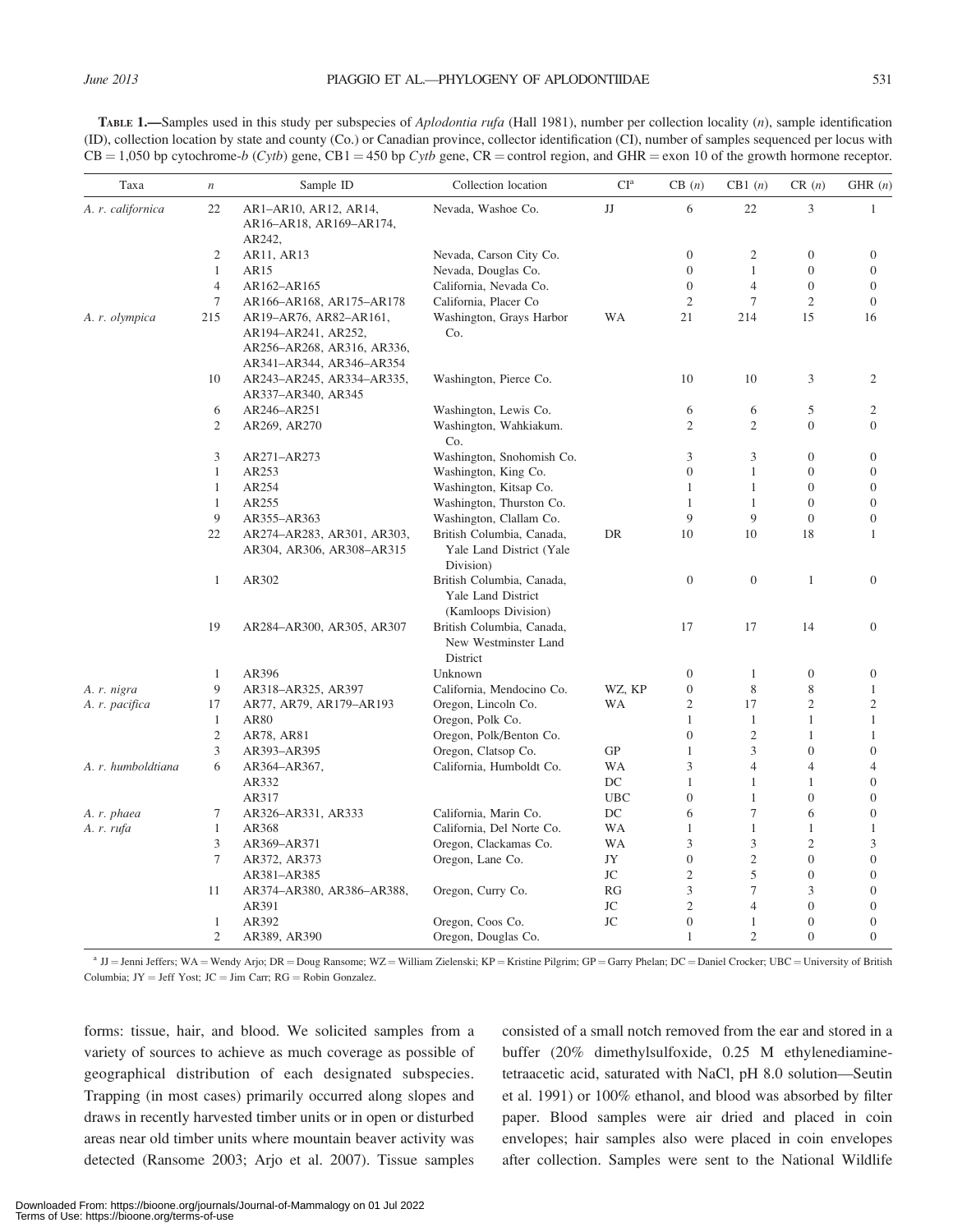Research Center or the Genetic Data Centre at the University of British Columbia for molecular analysis. Animals trapped during the course of this study were captured and handled under a protocol approved by the Institutional Animal Care and Use Committee of the National Wildlife Research Center and in compliance with guidelines of the American Society of Mammalogists (Sikes et al. 2011).

Extraction of DNA, amplification, and sequencing.—Two methods were used for the isolation of DNA depending on the laboratory (National Wildlife Research Center or Genetic Data Centre). At the National Wildlife Research Center, whole genomic DNA (gDNA) was extracted from tissue using the DNeasy Blood & Tissue Kit (Qiagen, Valencia, California) following the manufacturer's protocol and from hair and blood samples with the QIAmp DNA Micro Kit (Qiagen) using a 30 ll and a 75-ll elution, respectively. At the Genetic Data Centre, gDNA was extracted from tissue following standard proteinase K–phenol–chloroform procedures (Sambrook et al. 1989).

Three sets of primers were used to amplify and sequence portions of 2 genes at the National Wildlife Research Center. The mtDNA Cytb gene was amplified with 2 sets of primers: MVZ 05/04 (Smith and Patton 1993—for the first 450 base pairs [bp] and including a transfer RNA [tRNA]) and selfdesigned A. *rufa* cytbII F/R (for the remaining portion of the  $Cytb$  gene; A. rufa cytbIIF  $5'$  AACATGAAACATTGG CATTC 3' and A. rufa cytbIIR 5' ATAGAGGCCAGTTGAC  $CAAT$  3'). Aligning sequences from these 2 sets of primers resulted in Cytb gene sequences approximately 1,050 bp in length. Also, a portion of the nuclear DNA exon 10 of the GHR gene was amplified and sequenced using the GHR EXON10F/ 750R primers (Adkins et al. 2001). Details for reactions and thermal profiles are provided in Appendix I. Each reaction used polymerase chain reaction buffer C (Invitrogen, Carlsbad, California), Go Taq polymerase (Promega, Madison, Wisconsin), and deoxynucleoside triphosphates (Invitrogen). Cleanup of polymerase chain reaction product and cycle sequencing were performed following Piaggio and Perkins (2005). Cycle sequencing cleanup was accomplished with PrepEase (USB, Cleveland, Ohio) protocols and resulting sequences were visualized on an ABI3130xl genetic analyzer (Applied Biosystems, Foster City, California).

At the Genetic Data Centre, 2 primer sets targeting the mtDNA CR were designed using conserved flanking regions: Cytb as the source of a forward primer (CytbARF  $5'$ GCCAGTTGAATACCCATTTATTGC 3') and 12SRNA and Phe tRNA as sources for the reverse primers (12SAR2R 5' GCATTTTCACTGGGGCGAGGAGT 3' and PheARR 5' GCTTTGCTTTATTTAAGCTAC 3') resulting in polymerase chain reaction products approximately 1,300 bp in size. Details for reactions and thermal profiles are provided in Appendix I. Each used polymerase chain reaction buffer for Paq5000 (Agilent Technologies Canada Inc., Toronto, Ontario, Canada), Paq5000 polymerase (Agilent Technologies Canada Inc.), and deoxynucleoside triphosphates (New England Biolabs, Ipswich, Massachusetts). Cycle sequencing was performed following Franklin et al. (2011) using Sequitherm Excel II (Interscience, Markham, Ontario, Canada) and resulting sequences were visualized on a LiCor 4200 automatic sequencer (LiCor Biotechnology, Lincoln, Nebraska). A single CR sequence (AR 397) was generously donated by W. Zielenski and K. Pilgrim for this study (Table 1).

Sequence analyses.—All sequences were aligned and edited in Sequencher (ver. 4.8; Gene Codes Corp., Ann Arbor, Michigan). Polymorphisms within GHR were coded with IUPAC nucleotide ambiguity codes. Each marker data set was assessed with ALTER (Alignment Transformation EnviRonment—Glez-Pena et al. 2010) to remove redundant haplotypes and compiled for downstream parsimony and likelihood analyses. Haplotype tables were compiled using DnaDiffer (Ritland 2012); haplotype tables can be accessed at Dryad Digital Repository (2012). Model selection was accomplished using MODELTEST version 3.6 (Posada and Crandall 1998) with Akaike information criterion (Akaike 1974). Total number of characters and parsimony-informative sites were calculated per data set using PAUP\*4.0b10 (Swofford 2002). Insertions and deletions within sequence data sets were determined using DnaSP (Librado and Rozas 2009).

Phylogenetic analyses and divergence estimates.— Phylogenetic relationships were estimated using maximum parsimony and maximum likelihood in PAUP\*4.0b10 (Swofford 2002) and Bayesian methods in BEAST version 1.6.1 (Drummond and Rambaut 2007). Members of the Sciuridae were chosen as outgroup taxa for Cytb and GHR analyses (Appendix II; Wettstein et al. 1995; Kruckenhauser et al. 1999; Adkins et al. 2001; Piaggio and Spicer 2001; Harrison et al. 2003; Álvarez-Castañeda 2007; Huchon et al. 2007; Oshida et al. 2009; Kerhoulas and Arbogast 2010) because these have been determined to be sister taxa to Aplodontia (Huchon et al. 1999; Adkins et al. 2001; Herron et al. 2004). Because the squirrel CR sequences were too divergent and alignment with outgroup taxa was difficult, we performed the CR phylogenetic analysis with both an outgroup of samples of A. r. pacifica (see results of Cytb analysis) and also midpoint rooting. Initially, sequences from each marker (CR, Cytb, and GHR) were analyzed separately then we concatenated mtDNA data for a total mtDNA analysis. We performed the partitionhomogeneity test in PAUP\*4.0b10 (Swofford 2002) to test the validity of concatenating CR and Cytb sequences. This test was accomplished with 50 repetitions of a heuristic search, 100 tree-bisection-reconnection branch-swapping addition sequences each, and a reconnection limit of 8 and 10,000,000 rearrangements per repetition. For each data set, maximum-parsimony analyses consisted of heuristic searches with branch swapping by stepwise addition, 100 repetitions of random addition sequences, and tree-bisection-reconnection branch swapping with a reconnection limit of 8 and 10,000,000 rearrangements per replicate. All characters were unordered and had equal weights. Maximum-likelihood analyses were performed with estimates from the chosen evolutionary model through the initial generation of a neighbor-joining tree with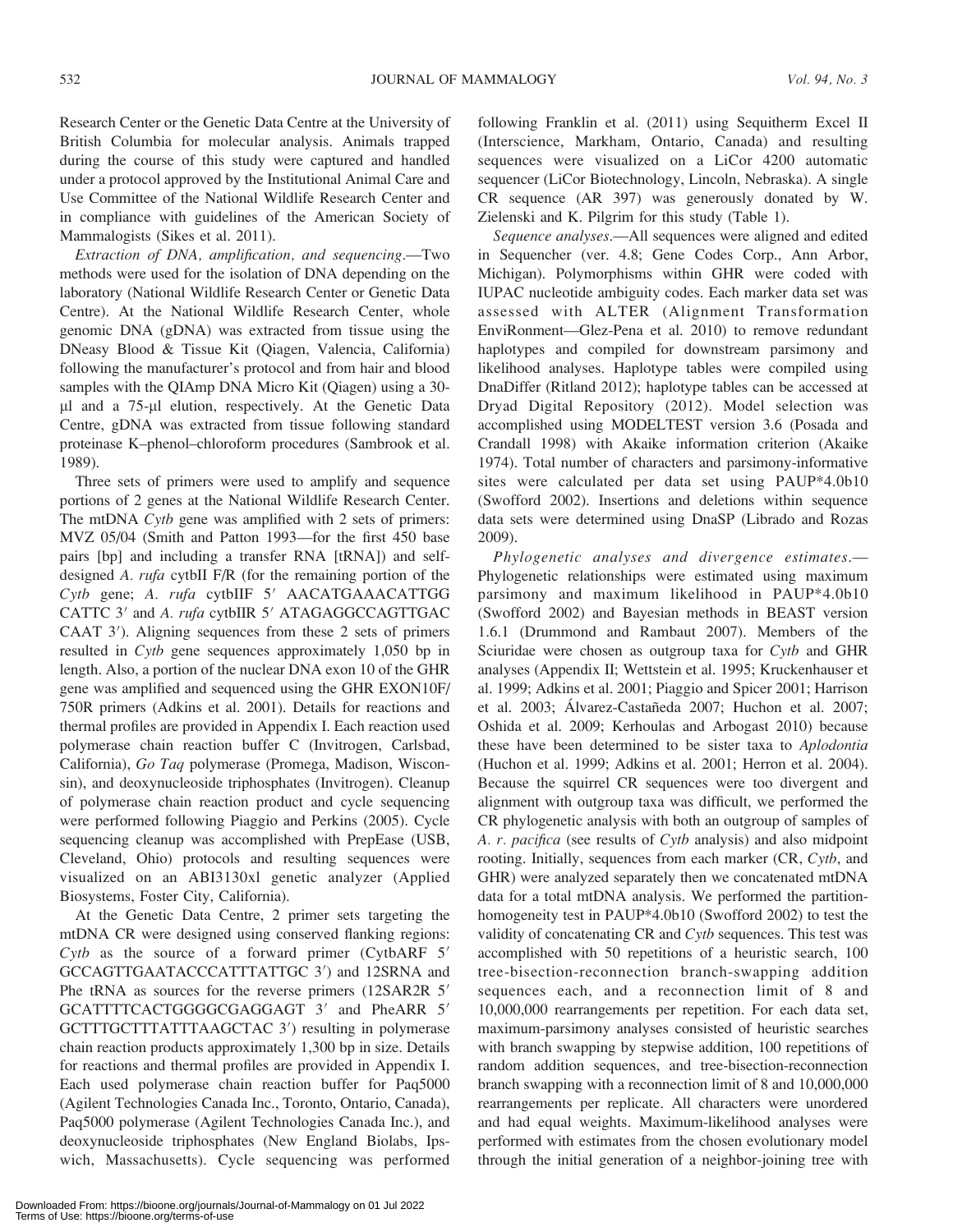tree-bisection-reconnection branch swapping as in the maximum-parsimony analysis. Nodal support was estimated using the nonparametric bootstrap (Felsenstein 1985) under maximum likelihood with 100 replicates and tree-bisectionreconnection branch swapping. Nucleotide diversity (Nei 1987:equation 10.5) within lineages and nucleotide divergences (Nei 1987: equation 10.20) between lineages were calculated in DnaSP (Librado and Rozas 2009). This was accomplished using primarily Cytb sequences but in some cases where unique Cytb haplotypes were not obtained (i.e., coastal California lineages) they had to be calculated from CR sequences.

The program BEAST version 1.6.1 (Drummond and Rambaut 2007) was used for Bayesian lineage divergence estimation using the most complete mtDNA data set (450 bp Cytb) and nDNA (GHR) analyzed separately. Initially a molecular clock was tested; when the molecular clock was rejected then divergence estimates were conducted under a relaxed clock uncorrelated lognormal (Drummond et al. 2006), and the appropriate evolutionary model. A coalescent exponential growth parameter was applied because most of the analyses involved within species relationships. We used fossil dates of 34–38 million years ago (mya—Vianey-Liaud 1985) for the Aplodontia–sciurid time to most recent common ancestor  $(t_{\text{mrca}})$  prior with a lognormal distribution. This closely matches the molecular estimated date for this divergence from mtDNA (Montgelard et al. 2002). This date served as an informative prior for the root of the tree. Only a few fossils of modern Aplodontia have been found and they all date to the Pleistocene. We chose one of these in an effort to balance out the much older prior placed at the root of the tree and hopefully achieve more robust posterior probabilities for estimates of divergences within this genus (Ho and Phillips 2009). Therefore, a 2nd fossil prior of 8,000 years ago was applied for the t<sub>mrca</sub> of the coastal California subspecies (Wake 2006) with an exponential distribution. Two other priors were set to a uniform distribution; one for the standard deviation of the uncorrelated lognormal relaxed clock (lower  $= 0$ , upper  $=$ 5) and the other for the mean of the branch rates (lower  $=$  $1E-5$ , upper  $= 3$ ). We have little information about the values of standard deviation or the mean of the branch rates but we know that the default  $(0-\infty)$  is not appropriate. Therefore, a uniform prior (noninformative prior) distribution is intended to allow Bayesian inference for parameters about which not much is known beyond the data included in the analysis at hand. BEAST was run multiple times to determine the most appropriate chain length. Finally, 3 independent runs were accomplished with 200 million generations of the Markov chain Monte Carlo analysis with sampling at every 1,000 generations. Convergence, effective samples sizes, and divergence times with upper and lower 95% highest posterior density (HPD) bounds were assessed in Tracer, version 1.5 (Rambaut and Drummond 2007) with the 3 runs considered separately to confirm consistency among runs. When consistency was confirmed, trees from 1 Cytb run were resampled at a lower rate in LogCombiner (6,000 states) to reduce the number of trees to be analyzed in TreeAnnotator. This was not necessary for GHR results. TreeAnnotator was used for both analyses with 10% of the samples removed for burn-in to generate a tree that was then visualized and edited for publication in FigTree, version 1.3.1 (Rambaut 2009).

#### **RESULTS**

Sequence and trees statistics.—Initially 114 representative samples (including 2 outgroup samples) from different geographical localities were sequenced for the whole Cytb (1,050 bp) and phylogenetic analyses were conducted. We found that phylogenetic trees generated from sequences of 1,050 bp and the first 450 bp of Cytb had identical topologies for cladogenesis among subspecies (Fig. 2); however, 1,050 bp of Cytb provided some further phylogenetic resolution within 1 clade (see inset in Fig. 2). Because we were concerned primarily with resolution at the deeper branches for taxonomic designations we decided to sequence the rest of samples for only the first 450 bp. Therefore, 380 samples were sequenced for this fragment (Fig. 2; Table 1). These samples represented complete taxon sampling for most subspecies (except A. r. californica). Subsets of these samples were selected for GHR and CR sequencing after initial phylogenetic analyses of Cytb data. Representative samples were selected from each clade; however, subsets were not the same for each marker. Among the 89 samples sequenced for CR there were 17 that were not included in Cytb sequencing: 16 from British Columbia and 1 from California (Table 1). All sequences obtained for each DNA fragment were deposited in GenBank (accession numbers JX419435–JX 420115). Appropriate models of evolution for each data set were assessed and relevant parameters were calculated or estimated (Table 2). Parsimony-informative sites, number of characters, and insertions and deletions also were calculated for each data set (Table 2).

Phylogenetic relationships.—To generate phylogenetic trees, maximum parsimony and maximum likelihood were performed on Cytb, CR, and GHR data sets with all sequences and with nonredundant haplotypes, whereas Bayesian trees were inferred from Cytb and GHR with total sequence data (for access to data files, see Dryad Digital Repository [2012]). One concatenated data set with CR and Cytb nonredundant haplotypes (partition-homogeneity test,  $P = 0.75$ ) was used to generate maximum-parsimony and maximum-likelihood trees. MtDNA phylogenetic trees generated under all approaches inferred the same evolutionary relationships, hence maximumlikelihood trees with nonredundant haplotypes are presented with bootstrap support and posterior probabilities for ease of viewing (Figs. 2 and 3). The evolutionary relationships inferred among subspecies in the concatenated mtDNA tree were analogous to the CR tree. The CR tree is presented because this marker alone contributed resolution to relationships among the coastal California subspecies (Fig. 3). Likelihood analyses of CR with 2 different rooting schemes (midpoint and outgroup) were identical; midpoint rooted trees are presented. The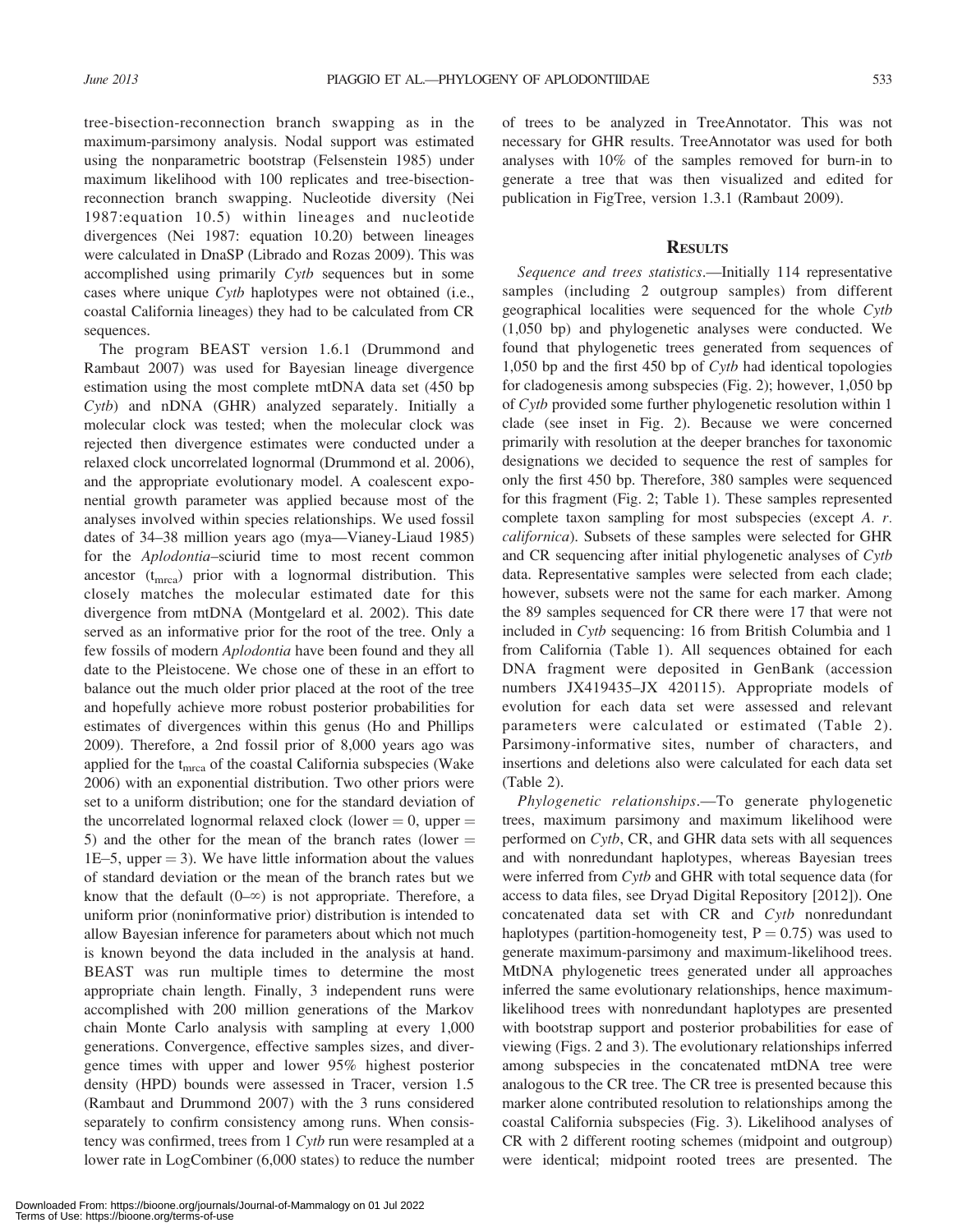

FIG. 2.—Maximum-likelihood phylogram inferred from nonredundant haplotypes from 380 samples sequenced for the first 450 bp of cytochrome  $b$  (Cytb). This tree is the same topology as a tree inferred from nonredundant haplotypes from 112 samples sequenced for 1,050 bp of Cytb with the exception of phylogeographic resolution within Aplodontia rufa rufa (see inset with bootstrap support). These 2 data sets have different samples representing the tips of the trees but infer the same clades and overall topology. Bootstrap support  $\geq$  70 is indicated with  $\circ$ , whereas support  $\geq 90$  is indicated with •. The 1st symbol represents bootstrap support estimated from the first 450 bp of Cytb and the 2nd symbol is the bootstrap from the 1,050 bp of Cytb. The 3rd symbol represents the posterior probability from the Bayesian analysis  $\geq 0.95$ . Outgroup taxa relationships are collapsed in this figure for ease of presentation. State(s) where samples were collected are designated in parentheses.

maximum-parsimony and maximum-likelihood GHR trees exhibited poor bootstrap support outside of separating the squirrels from Aplodontia. However, the Bayesian tree had greater resolution with posterior probability support for lineages within Aplodontia and therefore is presented (Fig. 4).

Five distinctive and well-supported clades within Aplodontia were formed from analysis of  $C$ *ytb* sequences (Fig. 2) under maximum-parsimony and maximum-likelihood analyses. A single clade, made up of samples identified when collected as A. r. pacifica, was quite divergent from the remaining lineages and its basal position was statistically well supported  $(>\!\!95\%)$ . This relationship was supported in the CR (maximum likelihood), GHR (Bayesian), and total mtDNA trees (Figs. 3 and 4). This suggested this lineage was distinct and unique from the rest of Aplodontia.

The relationships among the remaining lineages were not well supported in any analysis; however, the monophyly of each subspecies had high statistical support (Figs. 2–4). One exception is that there was support for relationships among the coastal California subspecies in the CR tree (Fig. 3); with A. r. humboldtiana and A. r. nigra as sister subspecies and A. r. phaea sister to those 2 clades. Within both mtDNA trees all samples of A. r. californica grouped into 1 lineage. However,

this was not tested in the nDNA tree because we had only 1 sample of A. r. californica in that analysis. Samples from within the designated range of A. r. rufa fell into 2 separate lineages and this is statistically well supported in both mtDNA and nDNA analyses. One clade had samples from Washington and British Columbia and another had samples from areas of Oregon and northern California. No distinct phylogenetic difference was identified between purported A. r. rufa and A. r. rainieri throughout Washington and British Columbia. In fact, there appeared to be a single clade in this region (Figs. 2–4). The southern limit of the Washington and British Columbia clade and the northern limit of the Oregon and northern California clade is the Columbia River. In the Cytb tree, the 3 coastal California subspecies belonged to a single clade without support as unique lineages (Fig. 2). In fact, samples of A. r. nigra had a single Cytb and GHR haplotype (see haplotype data at Dryad Digital Repository [2012]) that was identical to a haplotype of A. r. humboldtiana (Figs. 2 and 4). However, in the CR phylogeny each subspecies had a unique haplotype(s) and the 3 subspecies formed monophyletic groups (Fig. 3). Therefore, each recognized coastal California subspecies occupied its own clade in the CR phylogeny.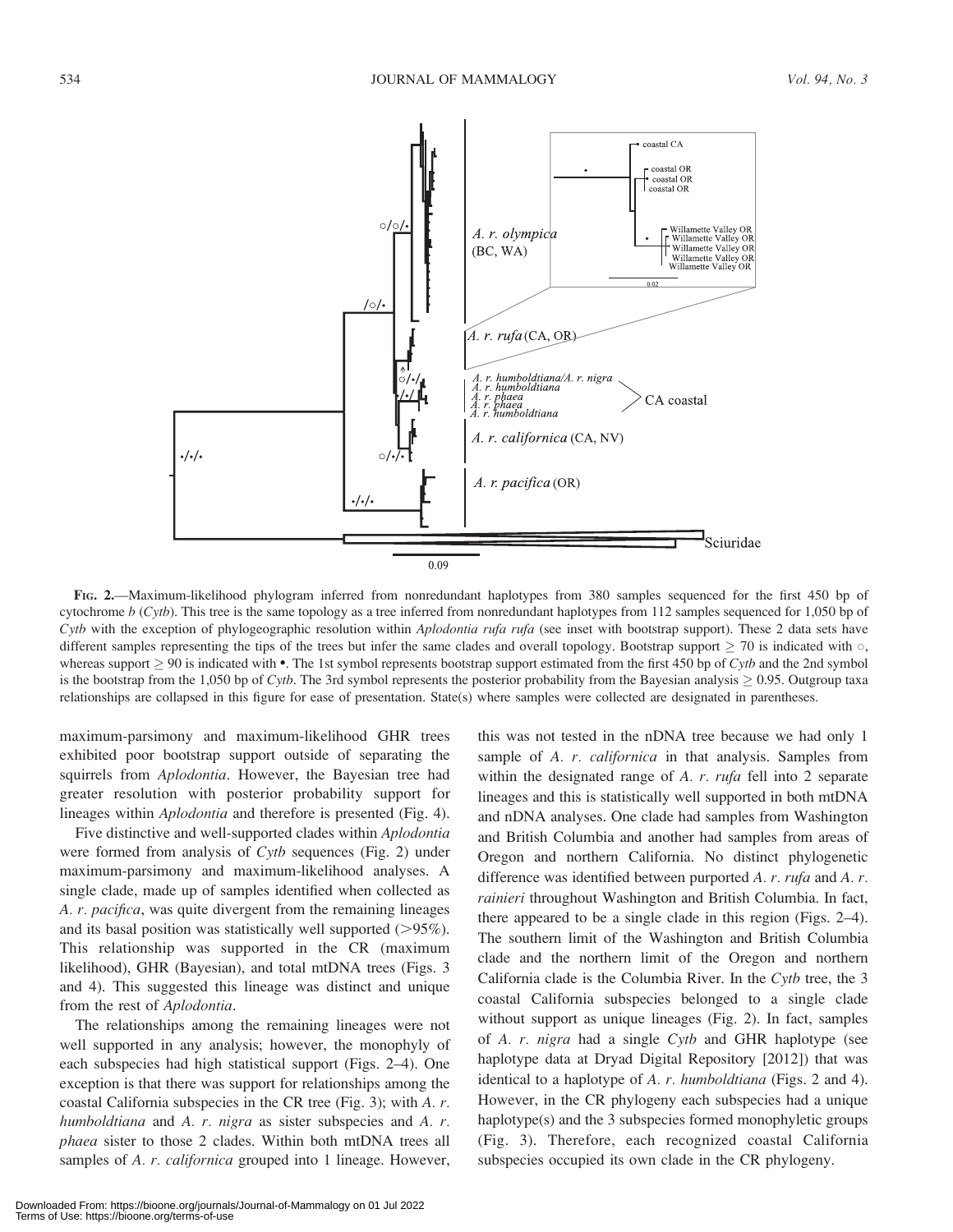**TABLE 2.—Statistics and model parameters for sequence data.**  $n =$  number of samples sequenced without outgroup taxa;  $n_{\text{nth}} =$  number of nonredundant haplotypes; bp = base pairs; pi = parsimony-informative sites without outgroup taxa; indels = insertions–deletions; ML = maximum likelihood; MP = maximum parsimony; CI/RI = confidence index/retention index; inv. sites = number of invariable sites;  $\alpha$  = gamma shape parameter.

|                  | $C$ <i>ytb</i> | Cvtb1           | CR            | <b>GHR</b> | $CR + Cvtb1$  |
|------------------|----------------|-----------------|---------------|------------|---------------|
| $\boldsymbol{n}$ | 112            | 380             | 89            | 35         | 73            |
| $n_{\rm nrh}$    | 66             | 50              | 56            | 14         | 49            |
| bp               | 1,053          | 450             | 1,010         | 753        | 1,460         |
| pi               | 203            | 72              | 127           | 3          | 191           |
| Indels           | $\overline{0}$ | $\overline{0}$  | 33            | 3          | 37            |
| Model (ML)       | $TrN + I$      | $GTR + I + G$   | $GTR + I + G$ | <b>TVM</b> | $GTR + I + G$ |
| Tree length (MP) | 126            | 322             | 267           | 88         | 365           |
| No. trees (MP)   | $72,314^a$     | $5,436^{\rm a}$ | 3,780         | 60         | 1,512,486     |
| CI/RI            | 0.76/0.92      | 0.76/0.95       | 071/0.89      | 0.99/0.83  | 0.67/0.91     |
| A freq           | 0.32           | 0.32            | 0.30          | 0.31       | 0.29          |
| C freq           | 0.14           | 0.30            | 0.26          | 0.25       | 0.26          |
| G freq           | 0.28           | 0.11            | 0.12          | 0.21       | 0.13          |
| T freq           | 0.27           | 0.27            | 0.32          | 0.23       | 0.32          |
| $A-C$            | 1.00           | 2.23            | 1.61          | 12.60      | 1.52          |
| $A-G$            | 16.69          | 14.92           | 13.74         | 30.50      | 16.34         |
| $A-T$            | 1.00           | 4.88            | 2.56          | 7.17       | 2.57          |
| $C-G$            | 1.00           | 1.03            | 0.02          | 9.56       | 0.57          |
| $C-T$            | 22.70          | 33.60           | 20.51         | 30.50      | 23.34         |
| $G-T$            | 1.00           | 1.00            | 1.00          | 1.00       | 1.00          |
| Inv. sites       | 0.64           | 0.51            | 0.56          |            | 0.49          |
| $\alpha$         |                | 1.22            | 0.38          |            | 0.36          |
| -In likelihood   | 3,186.92       | 3,544.44        | 2,856.77      | 1,394.35   | 4,025.27      |

<sup>a</sup> Tree rearrangements limited by a reconnection limit of 8 and time per rearrangement of 360 s to limit the number of rearrangements generated by closely related tip taxa.

Uncorrected pairwise sequence divergences estimated from the Cytb sequences within Aplodontia clades range from 0.004 to 0.01. The average sequence divergence between A. r. pacifica and the clade containing other Aplodontia subspecies was 0.13. Sequence divergences between the coastal California subspecies were calculated from the CR data because this was the only data set where each subspecies had unique haplotypes. Average divergences within these clades estimated from CR sequences ranged from 0.003 to 0.03. Divergences between the coastal California lineages ranged from 0.01 to 0.02. Between these clades and other Aplodontia clades, CR sequence divergences ranged from 0.03 to 0.04 with the exception of A. r. pacifica, where the divergences averaged 0.06, as they did between A. r. pacifica and all other Aplodontia clades.

Divergence time estimation.—A strict molecular clock was rejected for the Cytb and GHR data sets (complete .xml files at Dryad Digital Repository [2012]) because the coefficient of variation estimation by BEAST was not close to zero. Therefore, the resulting divergence time estimate obtained from each data set was accomplished with the application of a relaxed clock. Posterior probabilities of divergences were not in agreement between Cytb and GHR (Table 3); nonetheless, the 95% HPDs for both markers were broadly overlapping. In fact, results from each marker indicated that the genus Aplodontia diverged about 1–2 mya. Further, divergence date estimates within Aplodontia occurred within the last million years. A. r. pacifica split from a common ancestor shared with other *Aplodontia* around 960,000 years ago (Cytb; Table 3). Among other clades, A. r. olympica (see ''Discussion'') exhibited the earliest within-subspecies divergence and the

most recent divergences were within the coastal California subspecies. There was significant among-lineage nucleotide substitution rate heterogeneity in both genes, as measured by coefficient of variation  $(Cytb = 2.26, 95\%$  HPD: [1.00, 3.91];  $GHR = 3.04, 95\%$  HPD: [0.30, 5.61]). Posterior exponential growth was slightly negative for both genes ( $Cytb = -0.26$ ,  $95\%$  HPD:  $[-0.40, -0.13]$ ; GHR  $=-0.15, 95\%$  HPD:  $[-0.28,$ -0.03]), suggesting a reduced effective population size.

#### **DISCUSSION**

Phylogeny and taxonomy of Aplodontia.—The inferred mtDNA and nDNA phylogenetic trees of Aplodontia closely reflect the subspecific designations that Hall (1981) described, with a few exceptions (Fig. 5). The subspecies designated as A. r. pacifica by Hall (1981) occupies its own well-supported clade ( $>95\%$ ), sister to all other lineages of A. *rufa* in both mtDNA and nDNA trees (Figs. 2–4). Notably, our samples included individuals from near the type locality of A. r. pacifica at Newport, Oregon (Merriam 1899). Sequence divergence of Cytb data between A. r. pacifica and the other subspecies range from 11.7% to 13.4%. Considering that the average Cytb divergence for mammalian species is 11% (Bradley and Baker  $2001$ ), these divergences suggest A. r. pacifica may be a separate species. In addition, when examining 450 bp of Cytb we identified 3 amino acid changes (42 bp Ala to Ile/S; 102 bp Met to Leu; and 110 bp Tyr to Ser) that are unique to the  $A$ .  $r$ . pacifica lineage relative to all other Aplodontia lineages (see haplotype data at Dryad Digital Repository [2012]). The morphology of A. r. pacifica is distinct from that of other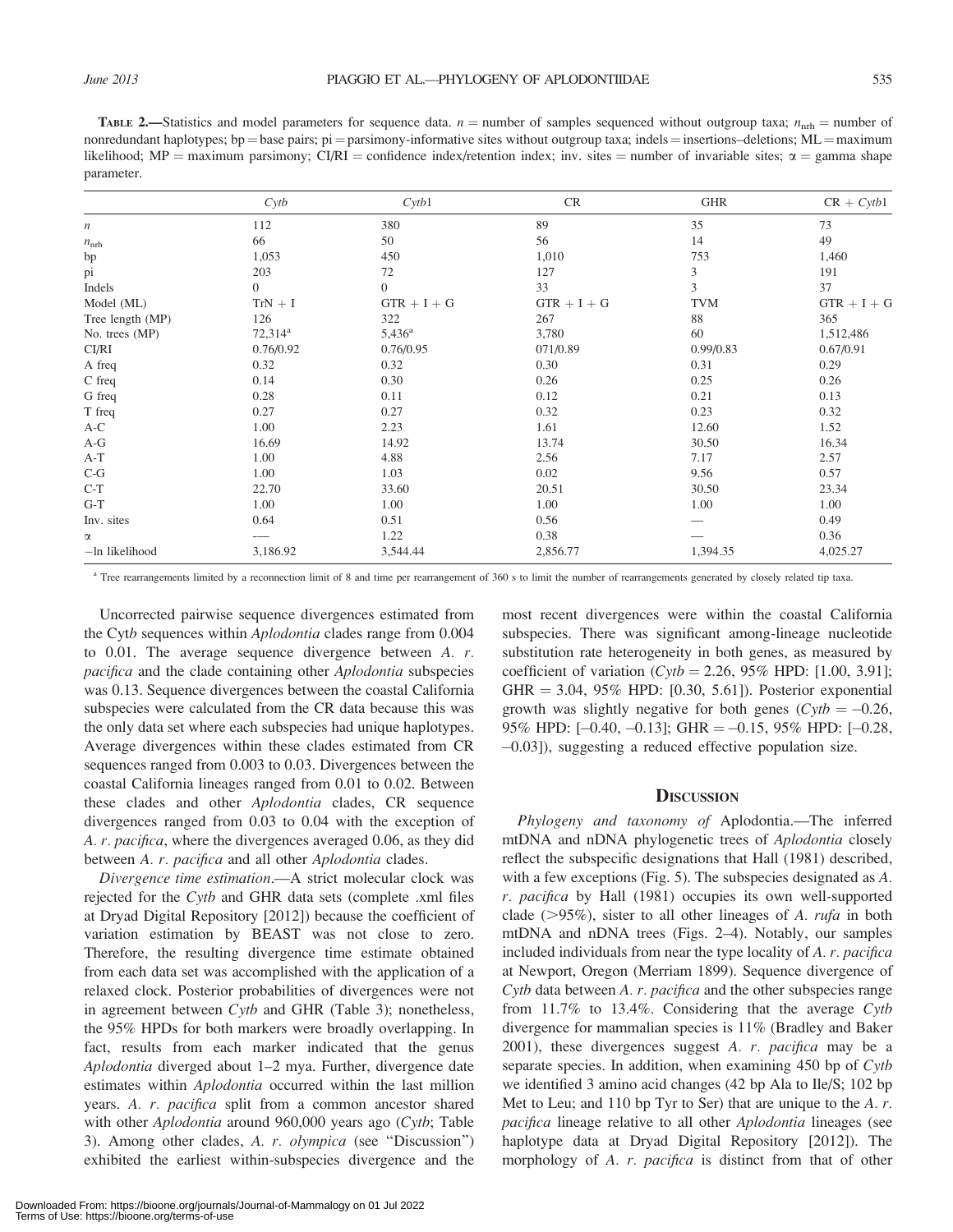

FIG. 3.—Maximum-likelihood phylogram inferred from nonredundant haplotypes from 89 samples sequenced for the control region (CR). Bootstrap support  $\geq 66$  is indicated with  $\circ$ , whereas support  $>90$  is indicated with  $\bullet$ . The 1st symbol is the bootstrap from maximum-likelihood analysis of the CR sequences and the 2nd symbol is from maximum-likelihood analysis of concatenated CR and cytochrome-b nonredundant haplotypes, which produced an identical topology. Revised subspecies designations are labeled on the tree. State(s) where samples were collected are designated in parentheses. We inferred the same topology with or without outgroup taxa so outgroup taxa were removed from this tree after analysis for ease of viewing and this tree is midpoint rooted.

subspecies of A. rufa: smaller body size, narrower defined rostrum, and larger, rounder ears (Merriam 1899). Karotypes of A. r. pacifica, A. r. californica, and A. r. phaea have been documented (Carrasco and Humphrey 1968; McMillin and Sutton 1972) and all have diploid chromosome numbers of 46. However, A. r. pacifica was described as having 5 pairs of metacentric and 17 pairs of submetacentric autosomes (Carrasco and Humphrey 1968), whereas the other 2 subspecies had 6 metacentric autosomes (McMillin and Sutton 1972). Further, the Y-chromosome of A. r. pacifica was described as metacentric, whereas the Y-chromosome of the other 2 subspecies was described as submetacentric (Carrasco and Humphrey 1968; McMillin and Sutton 1972). This difference alone is considered sufficient to warrant taxonomic distinction up to the subgeneric level (Nadler 1966a, 1966b) and is yet another piece of evidence that A. r. pacifica and A. rufa have had separate evolutionary histories for some time. Elevation of A. r. pacifica to species-level status would reinstate the classification of Merriam (1899), yet we acknowledge that such a revision requires a thorough morphological assessment. Specifically, further study is needed to verify that all of the unique morphological and karyotypic characteristics attributed to A. pacifica are consistent with our redefined geographic range for the subspecies. Likewise, a more detailed molecular assessment



FIG. 4.—Nuclear DNA phylogeny inferred from Bayesian analysis of 35 growth hormone receptor exon 10 sequences. The symbol represents the posterior probability from the Bayesian analysis  $> 0.95$ . Revised subspecies designations are labeled on the tree. State(s) where samples were collected are designated in parentheses. The branches to the outgroup have been cut to reduce the overall size of the tree.

of samples from between the southern limit of our sampling of A. r. pacifica and the northern limit of our samples of A. r. rufa is needed to confirm distinction and a lack of a hybrid zone. Therefore, we retain the subspecific status of A. r. pacifica.

Individuals collected within the range of A. r. rufa (Hall 1981) were found in 2 well-supported clades in both mtDNA and nDNA trees. One clade had a geographical range in Oregon and northern California (Figs. 2–5). The other clade contained individuals from within the ranges of both A. r. rufa and A. r. rainieri (Hall 1981) north of the Columbia River (Figs. 1–5). The finding that A. r. rainieri and A. r. rufa fell into a single clade with individuals from Washington and British Columbia is not surprising because many researchers have noted that these subspecies are difficult to distinguish using morphological characters (Dalquest and Scheffer 1945;

TABLE 3.—Bayesian posterior age estimates for Aplodontia using 2 different genes. TMRCA = time to most recent common ancestor; ka = thousand years ago;  $Cytb = cytochrome b$ ; HPD = highest posterior density; GHR  $=$  exon 10 of the growth hormone receptor.

|                                                        | GHR (95% HPD) ka |
|--------------------------------------------------------|------------------|
| 1,700 (120, 4,830)<br>960 (230, 2,190)<br>Aplodontia   |                  |
| 860 (85.4, 2,220)<br>450 (150, 840)<br>A. rufa         |                  |
| 230 (62.2, 430)<br>500 (56.4, 1,270)<br>A. r. olympica |                  |
| 110 (16.7, 250)<br>320 (3.96, 1,020)<br>A. r. pacifica |                  |
| 80.3 (13, 180)<br>A. r. californica                    |                  |
| 58.1 (6.87, 130)<br>160 (2.76, 490)<br>A. r. rufa      |                  |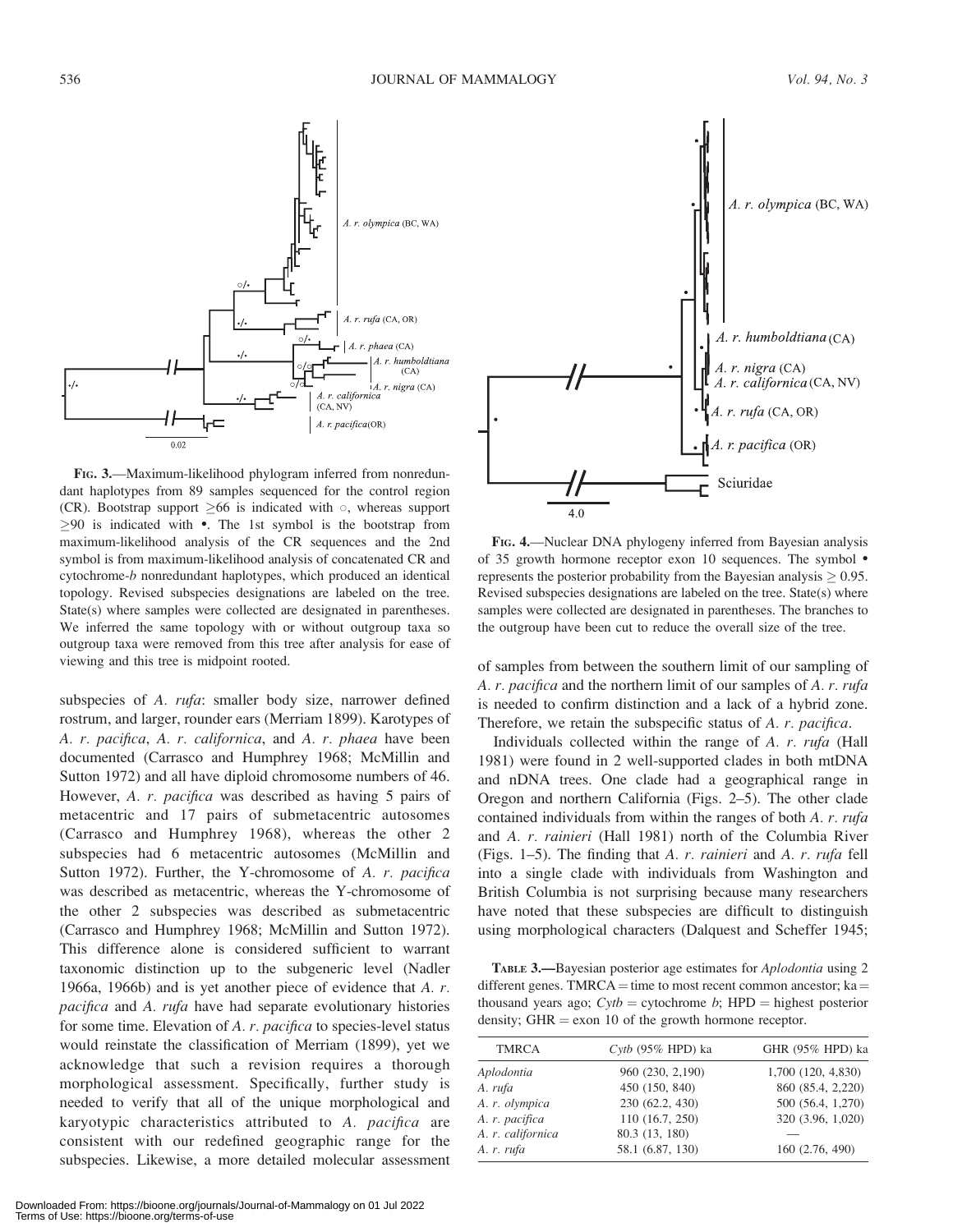

FIG. 5.—Map adapted from Hall's (1981:map 233) distribution of *Aplodontia rufa* and revised based on the results of this study. Shaded areas indicate geographical areas within the range defined by Hall (1981) where we sampled and are confident that subspecies exist. Nonshaded areas remain as areas to be confirmed as a portion of the range and taxonomic association.

Ransome 2003). We targeted samples from the type locality of A. r. rainieri (Merriam 1899), yet we found no apparent genetic distinction of samples from this site or its proximity. The Washington and British Columbia clade can be identified as A. r. olympica based on Merriam's (1899) designation of samples from this region and Taylor's (1918) revision of the genus. The type locality for Aplodontia olympica was from ''Queniult Lake, Olympic Mts., Washington'' (Merriam 1899:20), which Taylor (1918) spelled ''Quiniault'' and Carraway and Verts (1993) found to be in Grays Harbor County, Washington. A great number of our samples in this clade were trapped from various localities in this county. We also suggest synonymizing A. r. rainieri Merriam, 1899, into A. r. olympica Merriam, 1899 (Fig. 5). The result would be that any A. rufa north of the Columbia River would be identified as a single subspecies, A. r. olympica, including individuals from British Columbia, Canada, where there are currently 2 separate conservation plans for the 2 presumptive subspecies (Ransome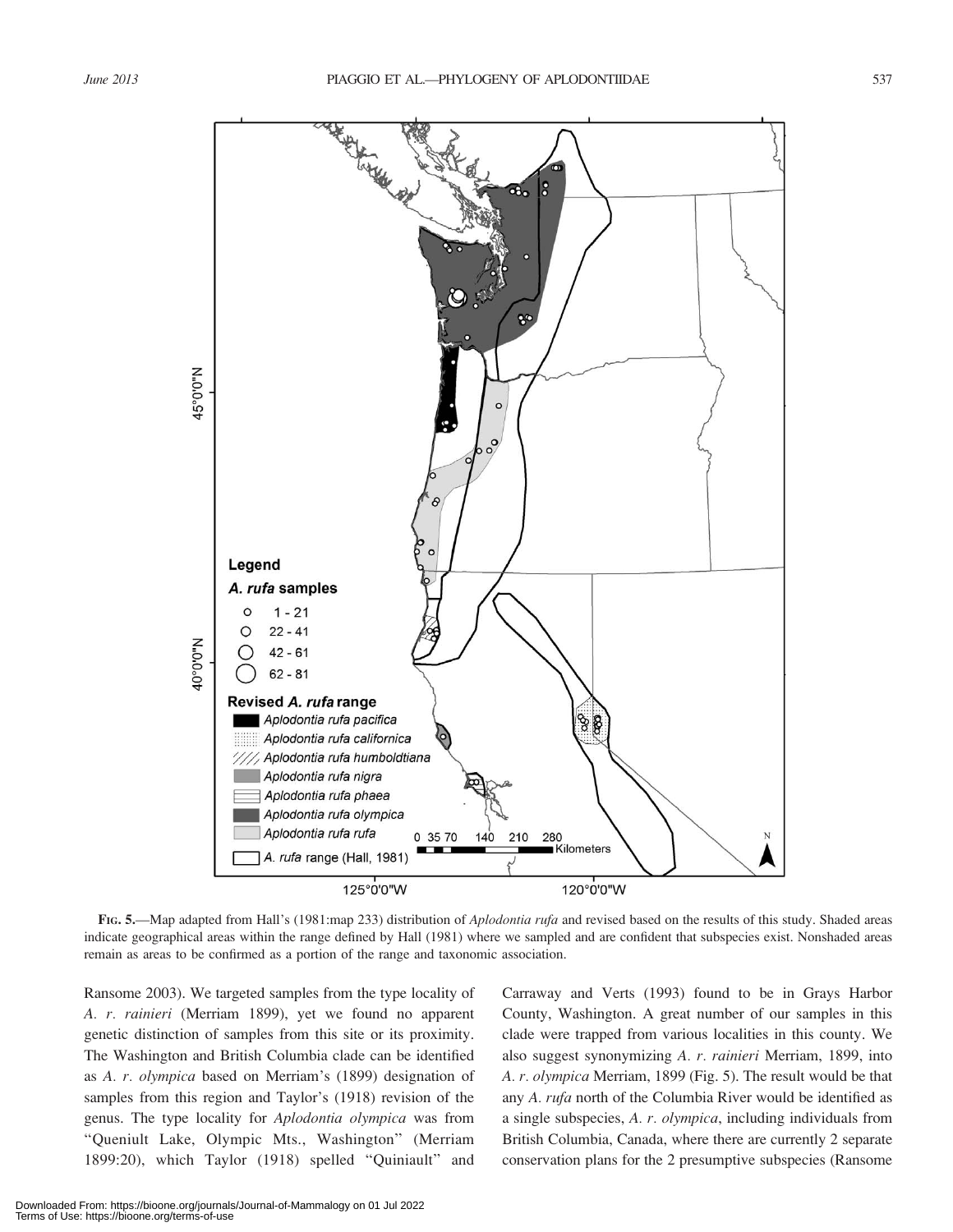2003). The clade from Oregon and northern California should retain the name A.  $r. rufa$  (Fig. 5) because the type locality for A. r. rufa is on the southern side of the Columbia River in Oregon (Richardson 1829b; Merriam 1899). Furthermore, a greater effort should be put into sampling A. r. rufa throughout its distribution; our sampling identified an apparent divergence between Willamette Valley and coastal Oregon individuals in the Cytb analysis (see inset in Fig. 2).

The current designation of California subspecies, A. r. nigra, A. r. humboldtiana, and A. r. phaea, as distinct subspecies is concordant with only the CR phylogenetic results. The distinction of A. r. nigra and A. r. humboldtiana was not supported by  $C$ ytb (nor GHR) analyses but  $A$ .  $r$ . phaea was well supported (Fig. 2). However, there are clear clades that are statistically well supported corresponding to each of these subspecies in the CR phylogeny (Fig. 3). This is likely because CR evolves more rapidly than Cytb and GHR and therefore can detect more-recent divergences (Randi 2000). Further, although the GHR Bayesian tree did provide support for some other clades within Aplodontia there were only 3 parsimonyinformative sites in this data set. Also within California, our results support A. r. californica as a valid subspecies; however, our sampling was only in a very limited portion of their distribution (Fig. 1), as described by Hall (1981). Further study is required to test the geographic distribution of this subspecies.

Geographical distributions and implications for management and conservation.—A map showing an approximation of revised geographic boundaries within the genus Aplodontia is presented (Fig. 5). This map was compiled with data from extensive sampling within the ranges of most subspecies. However, in some cases our sampling did not cover the entire range of a subspecies (e.g., A. r. californica) and therefore we can only be sure this lineage is represented in the shaded area  $(=$  sampling area), but this does not mean it is not found in other areas of its distribution as designated by Hall (1981); hence, we have left Hall's boundaries. In the future, addition of samples from these areas may expand this range map.

Our phylogeographic assessment has reduced the geographic distribution of A. r. rufa as compared to that of Hall (1981; Fig. 5); however, this should not affect the management of this subspecies because they are still widely distributed. A similar situation is found for A. r. pacifica. Through targeted sampling along the Oregon coast we found that the range of A. r. pacifica did not extend as far south as previously described (Hall 1981; Figs. 1 and 5); some samples from Oregon that fell into the A. r. rufa clade were from areas thought to be part of the range of A. r. pacifica. Again this should not change the management practices given they are still common throughout the revised range.

The combination of A. r. rainieri and northern A. r. rufa into A. r. olympica in Washington and British Columbia may have an impact on how mountain beavers are managed in British Columbia, Canada. Previously considered ''vulnerable'' and "critically imperiled, or imperiled" as separate subspecies, respectively (British Columbia Conservation Data Centre

Unfortunately, our sampling of the range of A. r. californica is insufficient to address the limits of its distribution. The endangered species status for the subspecies A. r. nigra and species of special concern for A. r. phaea will not be altered by our findings because our results support the distinction of these lineages along with A. r. humboldtiana at the subspecific level. Notably, we found low diversity among samples of A. r. nigra with only 1 Cyth haplotype and 2 CR haplotypes (see haplotype data at Dryad Digital Repository [2012]). It is also noteworthy that divergences within the A. r. humboldtiana clade are at least as large as those between A. r. humboldtiana, A. r. nigra, and A. r. phaea together. Further, haplotype diversity of A. r. humboldtiana is relatively high, suggesting possible cryptic diversity, thus warranting further investigation. We sampled A. r. nigra and A. r. phaea from their type localities but not A. r. humboldtiana (Merriam 1899; Taylor 1914, 1916a). Clearly, continuing research and conservation efforts for the isolated, disjunct coastal California populations are critical for the maintenance of these unique lineages.

An examination of the geographic distributions of subspecies that we documented (Fig. 5) will undoubtedly raise questions about what possible geographic barriers explain the proximate distributions of A. r. olympica, A. r. rufa, A. r. humboldtiana, and A. r. pacifica. Pleistocene influences may explain some of the current geographical boundaries, yet there may be other influences. The current distribution of Aplodontia correlates to the distribution of the temperate broadleaf and mixed forests ecoregion in the Pacific Northwest region of the United States as defined by Ricketts et al. (1999). This explains the southern limitations of the distribution but not the northern range in British Columbia, where the ecoregion is much more broadly distributed than is Aplodontia. The northern limit of the genus and the remaining barriers among continuously distributed Aplodontia may be explained to some degree by the presence of large rivers. However, specifics of river size that limit mountain beavers need to be further defined. Gyug (2000) conducted extensive field surveys and investigations of historical records to determine the limits of A. rufa in British Columbia. Gyug (2000) determined that the Fraser River limited northward dispersal even with suitable habitat on the northern side of this river; this distribution limit was confirmed by a later study (Ransome 2003). The Columbia River also clearly delimits A. r. rufa and A. r. olympica. Finley (1941) first recognized the Columbia River as a barrier for Aplodontia but he believed it was an effective barrier only in its lower reaches and that further upriver it was less effective. Steele (1989:15) stated that A. r. humboldtiana is "geographically isolated on three sides by the Smith River to the north, the coastline to the west, and a distance of approximately 160 km of unoccupied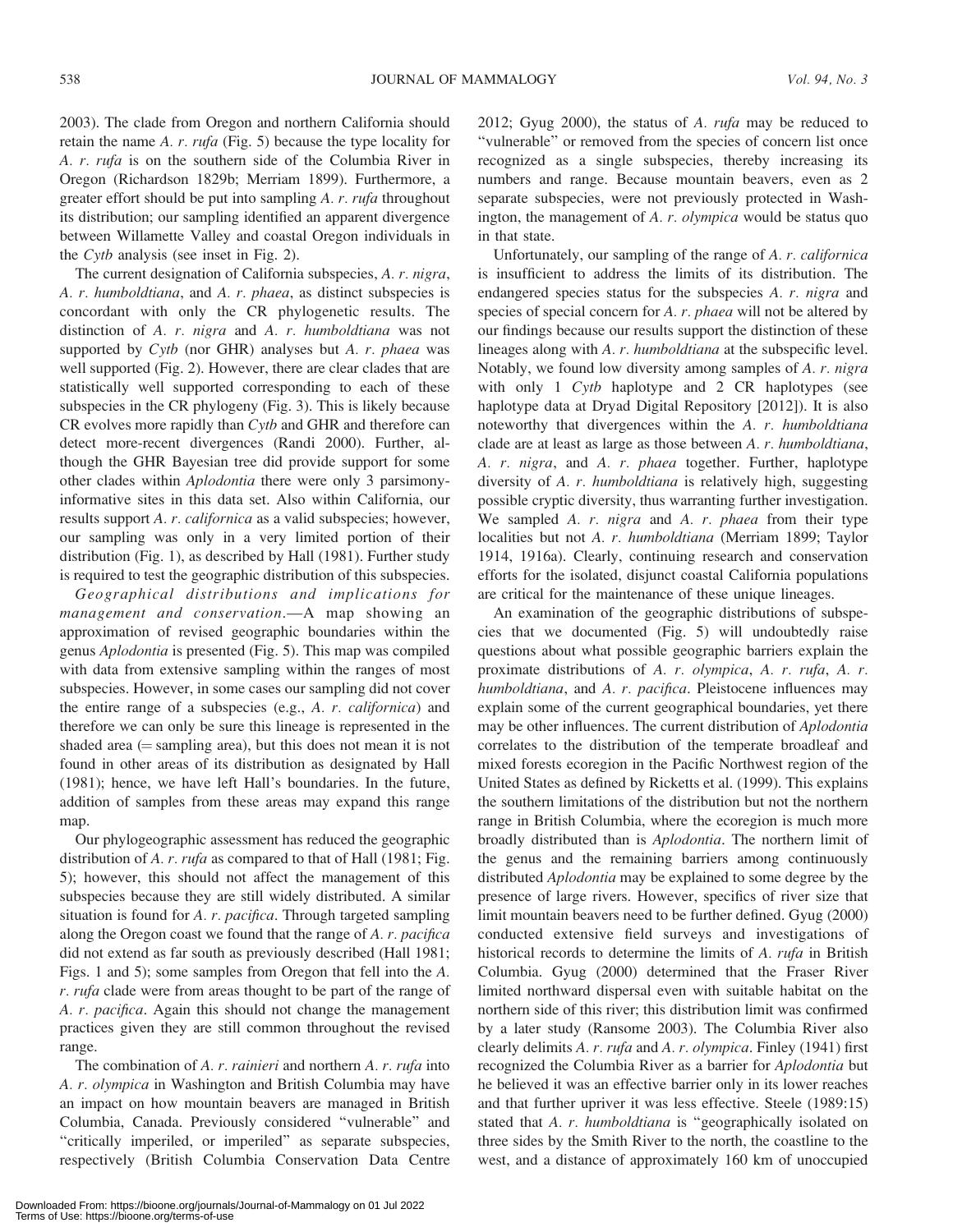territory to the south.'' We collected an A. rufa from the Jedediah Smith State Park in Del Norte County, California, which is on the other side of the Smith River (northwest) from the distribution of  $A$ .  $r$ . humboldtiana and our sample from this park is clearly an A. r. rufa (Table 1), confirming that the Smith River is a probable barrier. Without an obvious explanation for the phylogeographical split between A. r. pacifica and A. r. rufa, one must wonder if the Siuslaw River and its tributaries, the Alsea River, or the Yaquina River may serve as a boundary for A. r. pacifica. This could be investigated through the identification of the southernmost population of A. r. pacifica. Nonetheless, we conclude that rivers can be barriers to dispersal of Aplodontia because they delimit some current geographical boundaries among lineages within this genus.

Dates of divergences.—Although powerful analytical tools have been developed recently for divergence date estimation and phylogenetic assessment (Drummond et al. 2006), there are still limitations to the inferences that can be made from some data sets. In our case, the estimates from mtDNA and nDNA are broadly overlapping, with mtDNA providing more resolution than nDNA; we regard these estimates as providing a general timeline for the divergences of Aplodontia. Therefore, we conclude from both lines of evidence that modern *Aplodontia* arose  $\leq$ 5 mya (probably 1–2 mya) and the divergences within this genus occurred during the Pleistocene. The divergence estimate of 1–2 mya for modern *Aplodontia* closely matches the estimate for this divergence obtained from phylogenetic analysis of fossil data (Hopkins 2008).

There is a large gap in fossil data for aplodontiids from 6 mya to about 70,000 years ago (Shotwell 1958; Hopkins 2007). Interestingly, the fossils that date to about 70,000 years ago (Kurtén and Anderson 1980) are all from 3 northern California caves and this time period approximates our estimated divergences (Cytb) of A. r. rufa and A. r. californica (Table 3), both of which currently occur in California. Shafer et al. (2010) suggest the occurrence of multiple refugia in the Pacific Northwest during the Pleistocene climatic oscillations. The southern boundary of the ice sheets occurred in this region and it is clear that the climatic oscillations of this time period shaped the evolutionary relationships of the region's biota (Shafer et al. 2010), including Aplodontia, and our estimates of divergence times within this genus confirm this impact. Our results also suggest a reduction in overall demography through time, which could be due to anthropogenic or climatic alteration, or both, of habitat of Aplodontia, as reflected by the endangered and threatened California subspecies. This issue requires further investigation before final conclusions are reached.

The genus Aplodontia of the family Aplodontiidae was understood to be a monotypic genus with the species A. rufa. One objective of this study was to use a molecular phylogenetic approach to test the morphological taxonomy (Hall 1981) as a hypothesis of evolutionary relationships. Using this approach, this study has identified 2 possible species-level divergences within this genus, which may require the resurrection of a historically recognized species, pending further investigation. Also, by incorporating geographical information the current location and distribution of subspecies of A. rufa were elucidated. As a result, this study identified a single subspecies (A. r. olympica) in Washington and British Columbia, Canada, where previously 2 subspecies were designated. Further, distributions of subspecies in Oregon were revised and taxonomic designations and geographical distributions of coastal California subspecies of A. rufa were confirmed. Other than possible management changes for A. r. olympica, the conservation status for all other subspecies of Aplodontia should remain as status quo. Finally, our estimated divergence dates within Aplodontia demonstrate Pleistocene influences and thus provide a better understanding of evolution within this group.

#### Aplodontia Richardson, 1829b

Aplodontia Richardson, 1829b:334. Type species Aplodontia leporina Richardson, 1829b:335 (= Anisonyx rufa Rafinesque, 1817:45).

Geographic range.—Patchily distributed in cool, moist habitats from southern British Columbia south into areas of coastal and montane central California and a small region of western Nevada.

#### Aplodontia rufa Rafinesque, 1817

Anisonyx? rufa Rafinesque, 1817:45. Type locality "Neighbourhood of the Columbia River.''

Aplodontia rufa: Merriam, 1886:316. First use of current name combination.

Geographic range.—Patchily distributed in cool, moist habitats from southern British Columbia south into areas of coastal and montane central California and a small region of western Nevada.

#### Aplodontia rufa californica Peters, 1864

- H[aplodon]. leporinus var. Californicus Peters, 1864:179. Type locality Sierra Nevada of California (Merriam 1886; Taylor 1918).
- Aplodontia major Merriam, 1886:316. Type locality "Sierra Nevada Mountains, in Placer County, Cal.''
- [Aplodontia rufa] californica: Trouessart, 1904:348. First use of current name combination.

Geographic range.—Patchily distributed in cool, moist habitats in the Sierra Nevadas of central California and a small region of western Nevada.

#### Aplodontia rufa humboldtiana Taylor, 1916a

Aplodontia humboldtiana Taylor, 1916a:21. Type locality ''Carlotta, Humboldt County, California.''

Aplodontia rufa humboldtiana: Taylor, 1918:470. First use of current name combination.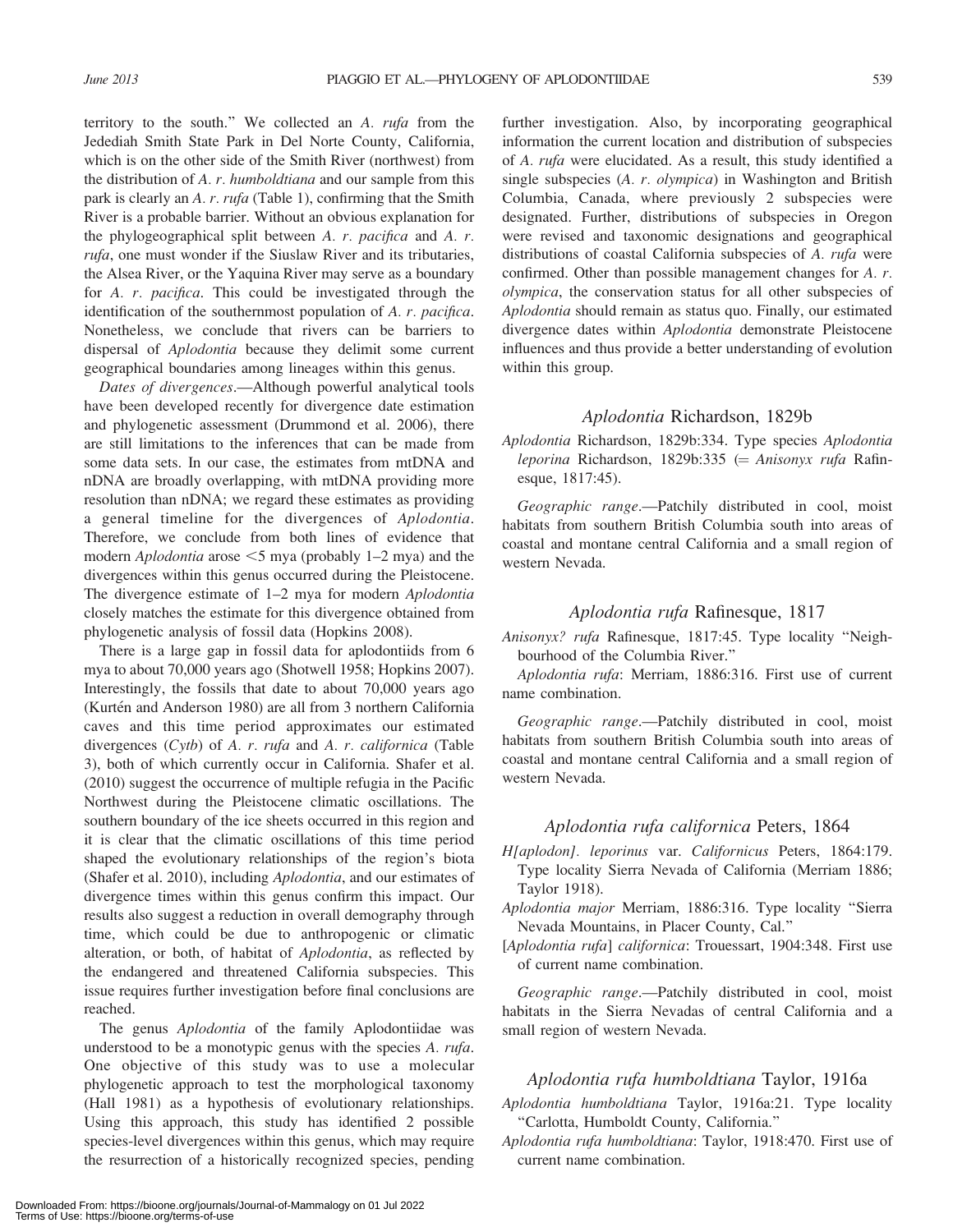Geographic range.—Patchily distributed in cool, moist habitats in coastal Humboldt County, California.

#### Aplodontia rufa pacifica Merriam, 1899

- Aplodontia pacifica Merriam, 1899:19. Type locality ''from Newport, mouth of Yaquina Bay, Oregon.''
- Aplodontia rufa pacifica: Taylor, 1918:480. First use of current name combination.

Geographic range.—Patchily distributed in cool, moist habitats in northwestern Oregon from the Columbia River south to near central coastal Oregon.

#### Aplodontia rufa rufa Rafinesque, 1817

- Anisonyx? rufa Rafinesque, 1817:45. Type locality ''Neighbourhood of the Columbia River.''
- Aplodontia leporina Richardson, 1829b:335. No type locality, but near Columbia River implied.
- Aplodontia chryseola Kellogg, 1914:295. Type locality ''Jackson Lake, Siskiyou County, California altitude 5900 feet.''
- Aplodontia rufa grisea Taylor, 1916b:497. Type locality ''Renton [near Seattle], Washington.''

Geographic range.—Patchily distributed in cool, moist habitats in Oregon from just south of the Columbia River into areas of coastal southern Oregon and northern California.

#### Aplodontia rufa nigra Taylor, 1914

- Aplodontia nigra Taylor, 1914:297. Type locality ''Point Arena, Mendocino County, California.''
- Aplodontia rufa nigra: Taylor, 1918:479. First use of current name combination.

Geographic range.—Patchily distributed in cool, moist habitats in Mendocino County, California.

#### Aplodontia rufa olympica Merriam, 1899

- Aplodontia olympica Merriam, 1899:20. Type locality ''Queniult Lake, Olympic Mts., Washington.''
- Aplodontia major rainieri Merriam, 1899:21. Type locality ''Paradise Creek, south side Mt. Rainier, Washington (alt., 5200 ft.).''
- Aplodontia californica columbiana Taylor, 1916b:499. Type locality ''Roab's Ranch, Hope, British Columbia.''
- Aplodontia rufa olympica: Taylor, 1918:460. First use of current name combination.

Geographic range.—Patchily distributed in cool, moist habitats in Washington and southern British Columbia.

#### Aplodontia rufa phaea Merriam, 1899

- Aplodontia phaea Merriam, 1899:20. Type locality ''Pt. Reyes, Marin Co., California.''
- Aplodontia rufa phaea: Taylor, 1918:480. First use of current name combination.

Geographic range.—Patchily distributed in cool, moist habitats in Point Reyes, Marin County, California.

#### **ACKNOWLEDGMENTS**

We thank W. Zielinski, M. Schwartz, and K. Pilgrim of the United States Forest Service for their kindness, generosity, and collaboration. We also extend our gratitude to T. Best for helpful discussions on taxonomic designations. We also thank M. A. Neubaum and J. Figueroa; J. Jeffers of the Nevada Department of Wildlife; and D. Girman and D. Crocker from Sonoma State University for their assistance in this project, including, in some cases, donations of samples. We also acknowledge K. Hamm, B. Youst, D. Lancaster, F. Arnold, B. Covell, J. Carr, R. Best, E. Meister, J. Duvall, J. Yost, J. Schaberl, T. Kocket, T. Losli, P. Happe, G. Phelan, R. Gonzalez, M. Dykzeul, and E. Myers for their help in obtaining samples. Thanks to J. Fillon and K. Ritland for their invaluable assistances in haplotype submission and discernment, respectively. We appreciate the support of the sabbatical program of the United States Department of Agriculture, Wildlife Services, National Wildlife Research Center; the Washington Forest Protection Association; and Oregon Forest Industries Council. Finally, we acknowledge the helpful comments and guidance from an anonymous reviewer.

### LITERATURE CITED

- ADKINS, R. M., E. L. GELKE, D. ROWE, AND R. L. HONEYCUTT. 2001. Molecular phylogeny and divergence time estimates for major rodent groups: evidence from multiple genes. Molecular Biology and Evolution 18:777–791.
- AKAIKE, H. 1974. A new look at the statistical model identification. IEEE Transactions on Automatic Control 19:716–722.
- ÁLVAREZ-CASTAÑEDA, S. T. 2007. Systematics of the antelope ground squirrel (Ammospermophilus) from islands adjacent to the Baja California peninsula. Journal of Mammalogy 88:1160–1169.
- ARJO, W. M. 2010. Forest management practices and the effects on an endemic rodent species and subsequent seedling damage. Western Journal of Applied Forestry 3:127–135.
- ARJO, W. M., R. E. HUENEFELD, AND D. L. NOLTE. 2007. Mountain beaver home ranges, habitat use, and population dynamics in Washington. Canadian Journal of Zoology 85:328–337.
- BRADLEY, R. D., AND R. J. BAKER. 2001. A test of the Genetic Species Concept: cytochrome-b sequences and mammals. Journal of Mammalogy 82:960–973.
- British Columbia Conservation Data Centre. 2012. http://www.env. gov.bc.ca/cdc/. Accessed 11 March 2013.
- CAFFERATA, S. 1992. Silvicultural methods in relation to selected wildlife species. Pp. 231–251 in Silvicultural approaches to animal damage management in Pacific Northwest forests (H. C. Black, ed.). United States Department of Agriculture, Forest Service, Pacific Northwest Research Station, Technical Report PNW-GTR-287:1–439.
- CARRASCO, A. A., AND D. G. HUMPHREY. 1968. Chromosomes of the mountain beaver, Aplodontia rufa pacifica. Mammalian Chromosome Newsletter 9:238–239.
- CARRAWAY, L. N., AND B. J. VERTS. 1993. Aplodontia rufa. Mammalian Species 431:1–10.
- DALQUEST, W. W., AND V. B. SCHEFFER. 1945. The systematic status of the races of the mountain beaver (Aplodontia rufa) in Washington. Murrelet 26:34–37.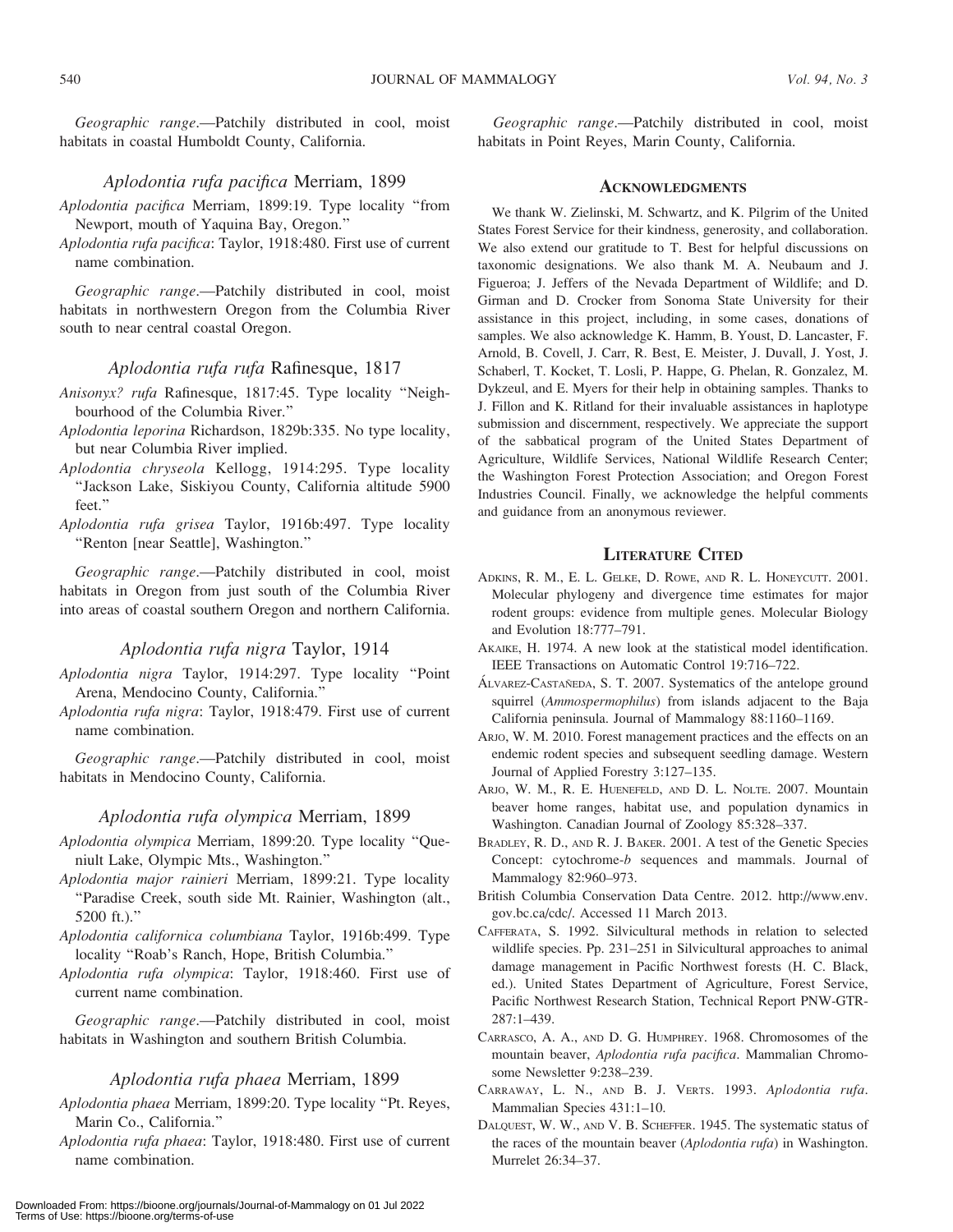- DRUMMOND, A. J., S. Y. HO, M. J. PHILLIPS, AND A. RAMBAUT. 2006. Relaxed phylogenetics and dating with confidence. PLoS Biology 4:e88.
- DRUMMOND, A. J., AND A. RAMBAUT. 2007. BEAST: Bayesian evolutionary analysis by sampling trees. BMC Evolutionary Biology 7:214.
- DRYAD DIGITAL REPOSITORY. 2012. http://dx.doi.org/10.5061/dryad. rc628. Accessed 11 January 2013.
- FELSENSTEIN, J. 1985. Confidence limits on phylogenies: an approach using bootstrap. Evolution 39:783–791.
- FINLEY, R. B. 1941. Geographic variation in the rodent Aplodontia rufa. Murrelet 22:45–51.
- FRANKLIN, M. T., C. E. RITLAND, AND J. H. MYERS. 2011. Genetic analysis of cabbage loopers, Trichoplusia ni (Lepidoptera: Noctuidae), a seasonal migrant in western North America. Evolutionary Applications 4:89–99.
- GLEZ-PENA, D., D. GOMEZ-BLANCO, M. REBOIRO-JATO, F. FDEZ-RIVEROLA, AND D. POSADA. 2010. ALTER: program-oriented conversion of DNA and protein alignments. Nucleic Acids Research 38:W14–W18.
- GODIN, A. J. 1964. A review of the literature on the mountain beaver. Washington, United States Department of Interior, Fisheries and Wildlife Service, Washington, D.C., Special Scientific Report 78:1–52.
- GYUG, L. W. 2000. Status, distribution, and biology of the mountain beaver, Aplodontia rufa, in Canada. Canadian Field Naturalist 114:476–490.
- HACKER, A. L., AND B. E. COBLENTZ. 1993. Habitat selection by mountain beavers recolonizing Oregon coast range clearcuts. Journal of Wildlife Management 57:847–853.
- HALL, E. R. 1981. The mammals of North America. 2nd ed. John Wiley & Sons, Inc., New York  $2:601-1181 + 90$ .
- HARRISON, R. G., S. M. BOGDANOWICZ, R. S. HOFFMANN, E. YENSEN, AND P. W. SHERMAN. 2003. Phylogeny and evolutionary history of the ground squirrels (Rodentia: Marmotinae). Journal of Mammal Evolution 10:249–276.
- HERRON, M. D., T. A. CASTOE, AND C. L. PARKINSON. 2004. Sciurid phylogeny and the paraphyly of Holarctic ground squirrels (Spermophilus). Molecular Phylogenetics and Evolution 31:1015– 1030.
- HO, S. Y. W., AND M. J. PHILLIPS. 2009. Accounting for uncertainty in phylogenetic estimation of evolutionary divergence times. Systematic Biology 58:367–380.
- HOPKINS, S. S. B. 2007. Causes of lineage decline in the Aplodontidae: testing for the influence of physical and biological change. Palaeogeography, Palaeoclimatology, Palaeoecology 246:331–353.
- HOPKINS, S. S. B. 2008. Phylogeny and evolutionary history of the Aplodontoidea (Mammalia: Rodentia). Zoological Journal of the Linnean Society 153:769–838.
- HUCHON, D., F. M. CATZEFLIS, AND E. J. DOUZERY. 1999. Molecular evolution of the nuclear von Willebrand factor gene in mammals and the phylogeny of rodents. Molecular Biology and Evolution 16:577–589.
- HUCHON, D., ET AL. 2007. Multiple molecular evidences for a living mammalian fossil. Proceedings of the National Academy of Sciences USA 104:7495–7499.
- KELLOGG, L. 1914. Aplodontia chryseola, a new mountain beaver from the Trinity region of northern California. University of California Publications in Zoology 12:295–296.
- KERHOULAS, N. J., AND B. S. ARBOGAST. 2010. Molecular systematics and Pleistocene biogeography of Mesoamerican flying squirrels. Journal of Mammalogy 91:654–667.
- KOYABU, D. B., S. MALAIVIJITNOND, AND Y. HAMADA. 2008. Pelage color variation of Macaca artoides and its evolutionary implications. International Journal of Primatology 29:531–541.
- KRUCKENHAUSER, L., W. PINSKER, E. HARING, AND W. ARNOLD. 1999. Marmot phylogeny revisited: molecular evidence for a diphyletic origin of sociality. Journal of Zoological Systematics and Evolutionary Research 37:49–56.
- KURTÉN, B., AND E. ANDERSON. 1980. Pleistocene mammals of North America. Columbia University Press, New York.
- LIBRADO, P., AND J. ROZAS. 2009. DnaSP v5: a software for comprehensive analysis of DNA polymorphism data. Bioinformatics 25:1451–1452.
- LINDENMAYER, D. B., K. L. VIGGERS, R. B. CUNNINGHAM, AND C. F. DONNELLY. 1995. Morphological variation among populations of the mountain brushtail possum Trichosurus caninus Ogilby (Phalangeridae: Marsupialia). Australian Journal of Zoology 43:449–458.
- MCMILLIN, J. H., AND D. A. SUTTON. 1972. Additional information on chromosomes of Aplodontia rufa (Sciuridae). Southwestern Naturalist 17:307–308.
- MERRIAM, C. H. 1886. Description of a new species of Aplodontia from California. Annals of the New York Academy of Sciences 3:312–328.
- MERRIAM, C. H. 1899. Descriptions of six new rodents of the genera Aplodontia and Thomomys. Proceedings of the Biological Society of Washington 13:19–21.
- MONTGELARD, C., S. BENTZ, C. TIRARD, O. VERNEAU, AND F. M. CATZEFLIS. 2002. Molecular systematics of Sciurognathi (Rodentia): the mitochondrial cytochrome b and 12S rRNA genes support the Anomaluroidea (Pedetidae and Anomaluridae). Molecular Phylogenetics and Evolution 22:220–233.
- NADLER C. F. 1966a. Chromosomes and sytematics of American ground squirrels of the subgenus Spermophilus. Journal of Mammalogy 47:579–596.
- NADLER, C. F. 1966b. Chromosomes of Spermophilus franklini and taxonomy of the ground squirrel genus Spermophilus. Systematic Zoology 15:199–206.
- NEI, M. 1987. Molecular evolutionary genetics. Columbia University Press, New York.
- OSHIDA, T., A. ARSLAN, AND M. NODA. 2009. Phylogenetic relationships among the Old World Sciurus squirrels. Folia Zoologica 58:14–25.
- PETERS, W. C. 1864. Neue Arten der Säugethiergattungen Geomys, Haplodon, und Dasypus. Monatsberichte der Königlich Preussischen Akademie der Wissenschaften zu Berlin 17:177–179 (not seen, cited in Merriam 1886 and Taylor 1918).
- PFEIFFER, E. W., W. C. NUNGESSER, D. A. IVERSON, AND J. F. WALLERIUS. 1960. The renal anatomy of the primitive rodent, Aplodontia rufa, and a consideration of its functional significance. Anatomical Record 137:227–236.
- PIAGGIO, A. J., AND S. L. PERKINS. 2005. Molecular phylogeny of North American long-eared bats (Vespertilionidae: Corynorhinus); interand intraspecific relationships inferred from mitochondrial and nuclear DNA sequences. Molecular Phylogenetics and Evolution 37:762–775.
- PIAGGIO, A. J., AND G. S. SPICER. 2001. Molecular phylogeny of the chipmunks inferred from mitochondrial cytochrome b and cytochrome oxidase II gene sequences. Molecular Phylogenetics and Evolution 20:335–350.
- POSADA, D., AND K. A. CRANDALL. 1998. MODELTEST: testing the model of DNA substitution. Bioinformatics 14:817–818.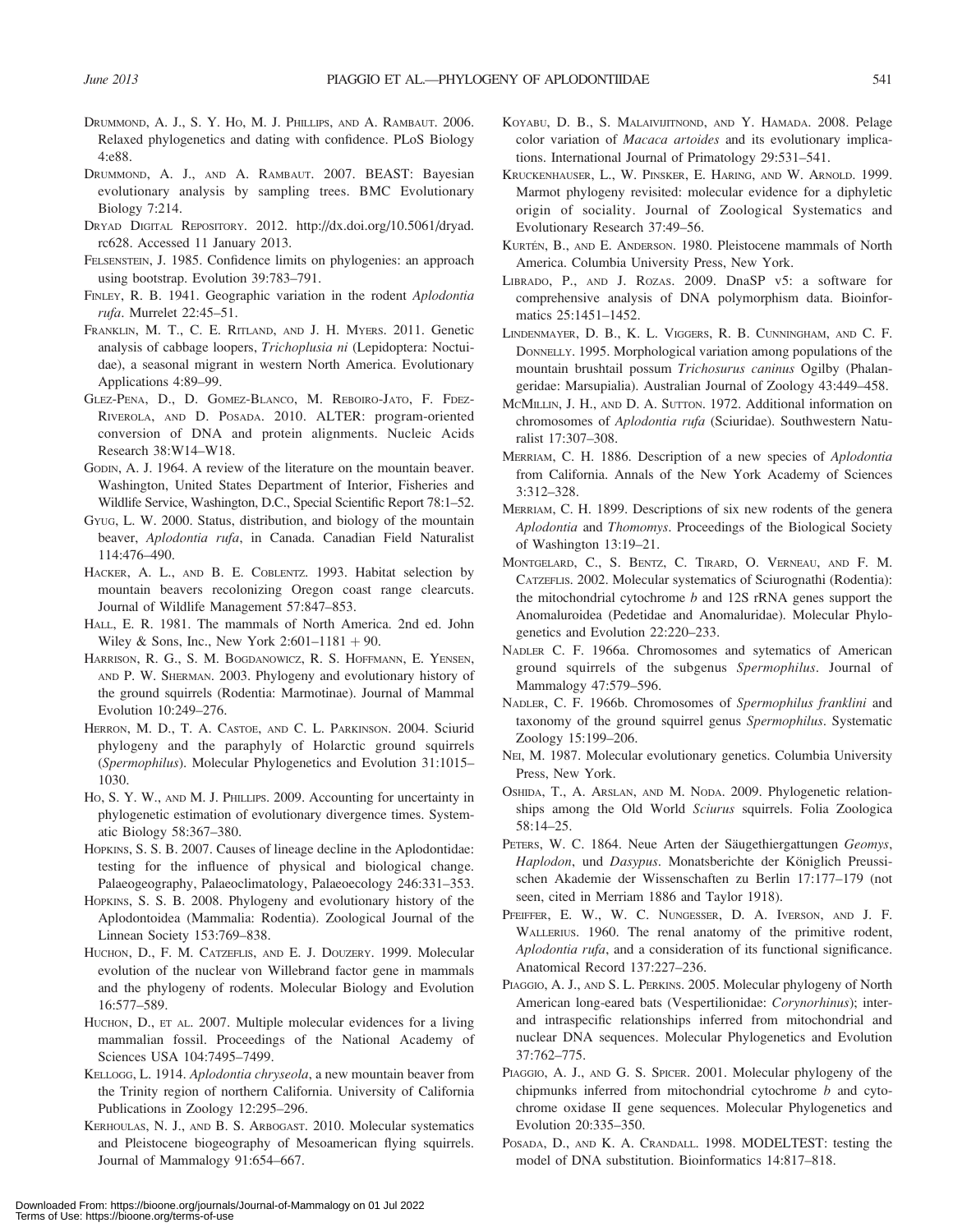- RAFINESQUE, C. S. 1817. Descriptions of seven new genera of North American quadrupeds. American Monthly Magazine and Critical Review 2:44–46.
- RAMBAUT, A. 2009. FigTree version 1.3.1. http://tree.bio.ed.ac.uk/ software/figtree/. Accessed 9 November 2012.
- RAMBAUT, A., AND A. J. DRUMMOND. 2007. Tracer version 1.4. http:// beast.bio.ed.ac.uk/Tracer. Accessed 9 November 2012.
- RANDI, E. 2000. Mitochondrial DNA. Pp. 136–167 in Molecular methods in ecology (A. J. Baker, ed.). Blackwell Science Ltd., Oxford, United Kingdom.
- RANSOME, D. B. 2003. Distribution, population dynamics, habitat associations, and the influence of forest management on mountain beavers. DBR Forestry–Wildlife Integrated Management Project R2003-0123 Annual Report, pp. 1-46.
- RENSBERGER, J. M. 1975. Haplomys and its bearing on the origin of the aplodontid rodents. Journal of Mammalogy 56:1–14.
- RICHARDSON, J. 1829a. Fauna boreali Americana. Part I. Murray, London, United Kingdom. Reprinted 1974, Arno Press Inc., New York.
- RICHARDSON, J. 1829b. On Aplodontia, a new genus of the order Rodentia, constituted from the reception of the sewellel, a burrowing animal which inhabits the northwestern coast of America. Zoological Journal 4:333–337.
- RICKETTS, T. H., ET AL. 1999. Terrestrial ecoregions of North America: a conservation assessment. Island Press, Washington, D.C.
- RITLAND, K. 2012. DNADiffer. http://gdc.forestry.ubc.ca/downloads. Accessed 11 January 2013.
- SAMBROOK, J., E. F. FRITSCH, AND T. MANIATIS. 1989. Molecular cloning: A laboratory manual. 2nd ed. Cold Spring Harbor Laboratory Press, Cold Spring Harbor, New York.
- SEUTIN, G., B. N. WHITE, AND P. T. BOAG. 1991. Preservation of avian blood and tissue samples for DNA analysis. Canadian Journal of Zoology 69:82–90.
- SHAFER, B. A., C. I. CULLINGHAM, S. D. CÔTÉ, AND D. W. COLTMAN. 2010. Of glaciers and refugia: a decade of study sheds new light on the phylogeography of northwestern North America. Molecular Ecology 19:4589–4621.
- SHOTWELL, J. A. 1958. Evolution and biogeography of the aplodontid and mylagaulid rodents. Evolution 12:451–484.
- SIKES, R. S., W. L. GANNON, AND THE ANIMAL CARE AND USE COMMITTEE OF THE AMERICAN SOCIETY OF MAMMALOGISTS. 2011. Guidelines of the American Society of Mammalogists for the use of wild mammals in research. Journal of Mammalogy 92:235–253.
- SMITH, M. F., AND J. L. PATTON. 1993. The diversification of South American murid rodents: evidence from mitochondrial DNA

sequence data for the akodontine tribe. Biological Journal of the Linnean Society 50:149–177.

- STEELE, D. T. 1989. An ecological survey of endemic mountain beavers (Aplodontia rufa) in California, 1979–1983. State of California, Department of Fish and Game, Wildlife Management Division Administrative Report 89-1:1–58.
- SWOFFORD, D. L. 2002. PAUP\*: phylogenetic analysis using parsimony (\*and other methods). Sinauer Associates, Inc., Publishers, Sunderland, Massachusetts.
- TAYLOR, W. P. 1914. A previously undescribed Aplodontia from the middle north coast of California. University of California Publications in Zoology 12:297–300.
- TAYLOR, W. P. 1916a. Aplodontia humboldtiana: a new mountain beaver from the Humboldt Bay district, California. Proceedings of the Biological Society Washington 29:21–24.
- TAYLOR, W. P. 1916b. Two new aplodontias from western North America. University of California Publications in Zoology 12:497– 501.
- TAYLOR, W. P. 1918. Revision of the rodent genus Aplodontia. University of California Publications in Zoology 17:435–504.
- TROUESSART, E. L. 1904. Catalogus mammalium tam viventium quam fossilium. Quinquenalle supplementum: Rodentia, Fasciculus. 2:289–546.
- UNITED STATES FISH AND WILDLIFE SERVICE. 1991. Endangered and threatened wildlife and plants; Point Arena mountain beaver (Aplodontia rufa nigra) determined to be endangered. Federal Register 56:64716–64723.
- VIANEY-LIAUD, M. 1985. Possible evolutionary relationships among Eocene and lower Oligocene rodents of Asia, Europe and North America. Pp. 277–309 in Evolutionary relationships among rodents: a multidisciplinary analysis (W. P. Luckett and J.-L. Hartenberger, eds.). Plenum Press, New York.
- WAKE, T. A. 2006. Archaeological sewellel (Aplodontia rufa) remains from Duncan's Point Cave, Sonoma County, California. Journal of Mammalogy 87:139–147.
- WETTSTEIN, P. J., ET AL. 1995. Phylogeny of six Sciurus aberti subspecies based on nucleotide sequences of cytochrome b. Molecular Phylogenetics and Evolution 4:150–162.
- WILLIAMS. D. F. 1986. Mammalian species of special concern in California. State of California, the Resources Agency, Department of Fish and Game, Sacramento.

Submitted 20 January 2012. Accepted 21 December 2012.

Associate Editor was Ryan W. Norris.